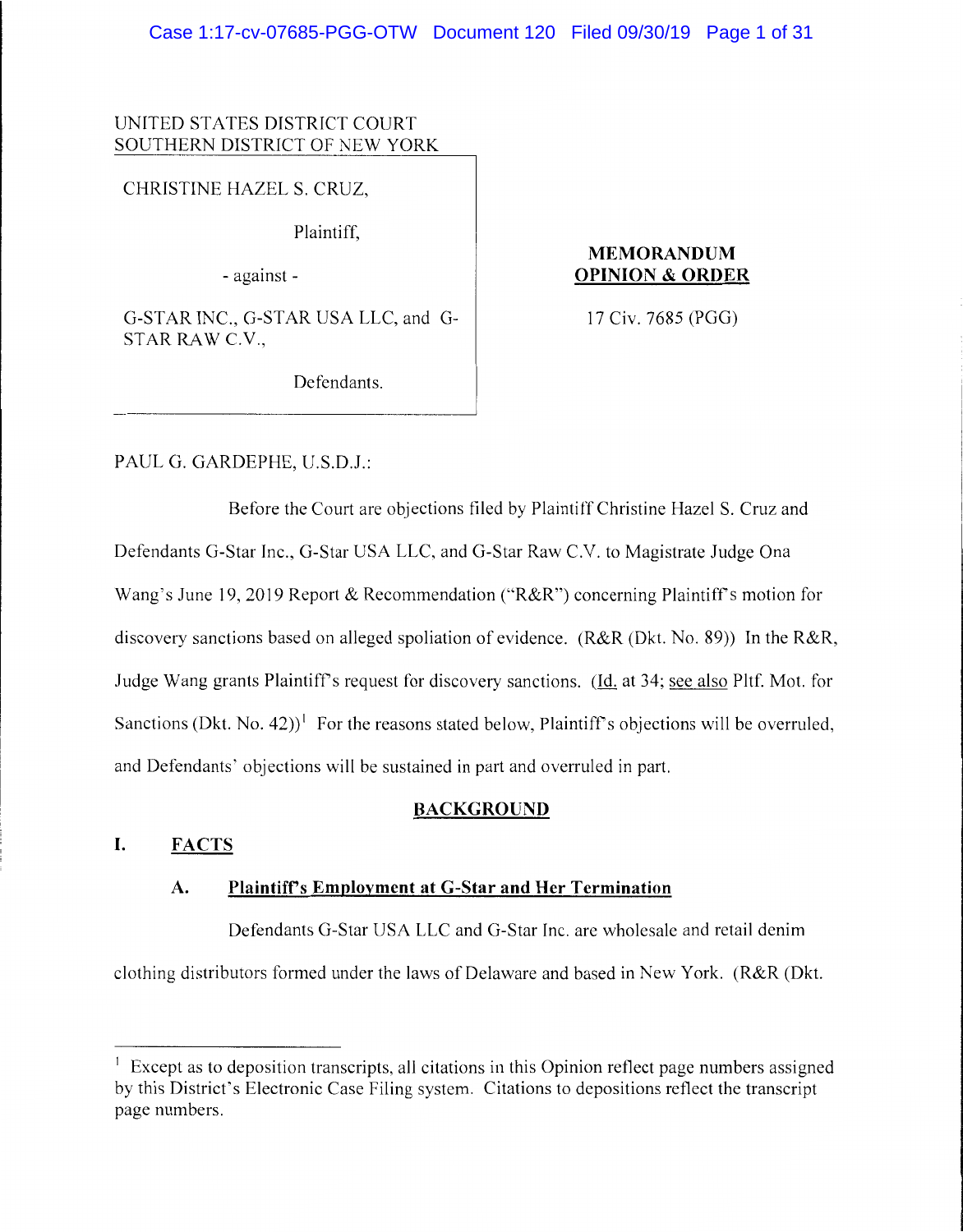No. 89) at 3) On January 1, 2013, G-Star USA LLC merged with G-Star Inc. (Id.) Defendant G-Star Raw C.V., a company headquartered in Amsterdam, is the sole shareholder of G-Star Inc. (Id.)

Plaintiff is an Asian woman, and was employed by Defendants from November 1, 2012 to January 27, 2017. (Cmplt. (Dkt. No. 1-2)  $\P$  3) From November 2012 until December 2015, Plaintiff was employed as a "senior sales back office employee." (Id.  $\P$  14, 22) Her main role in that position "was to be the contact person for any problems that occurred with the [Point of Sale] system, inventory, and customer service representatives." (Id. 15) In December 2015, Plaintiff was promoted to Country Retail Operations Coordinator. (Id.  $\P$  22) In this new position, Plaintiff retained her prior responsibilities but was also "required ... to be involved in the operations aspect of G-Star owned stores." (Id.  $\parallel$  23)

Plaintiff alleges that, during her employment with Defendants, she was not paid overtime (id. **II** 17-31), and that she was subjected to race and gender discrimination, sexual harassment, and a hostile work environment.  $(Id. \mathcal{F} \mathcal{F} \mathcal{F} \mathcal{F})$ 

#### **1. Plaintiff's Complaints to Human Resources**

On September 24, 2016, Plaintiff sent an email to Willemien Storm, G-Star Inc.' s head of human resources, complaining about her working conditions. (Id.  $\P$ 83) Plaintiff states that she is "intentionally being overworked," that she is "being forced to carry other people's responsibility," that she "find[s] [herself] working well over 40 hours per week," and that she has been forced "to work in excess of 12 hours per day on multiple occasions." (Sept. 25, 2016 Cruz email (Dkt. No. 45-8)) Plaintiff further states that her concerns "have been overlooked" and that "senior management in the US office has ignored all my complaints."  $(\underline{Id.})$  She also complains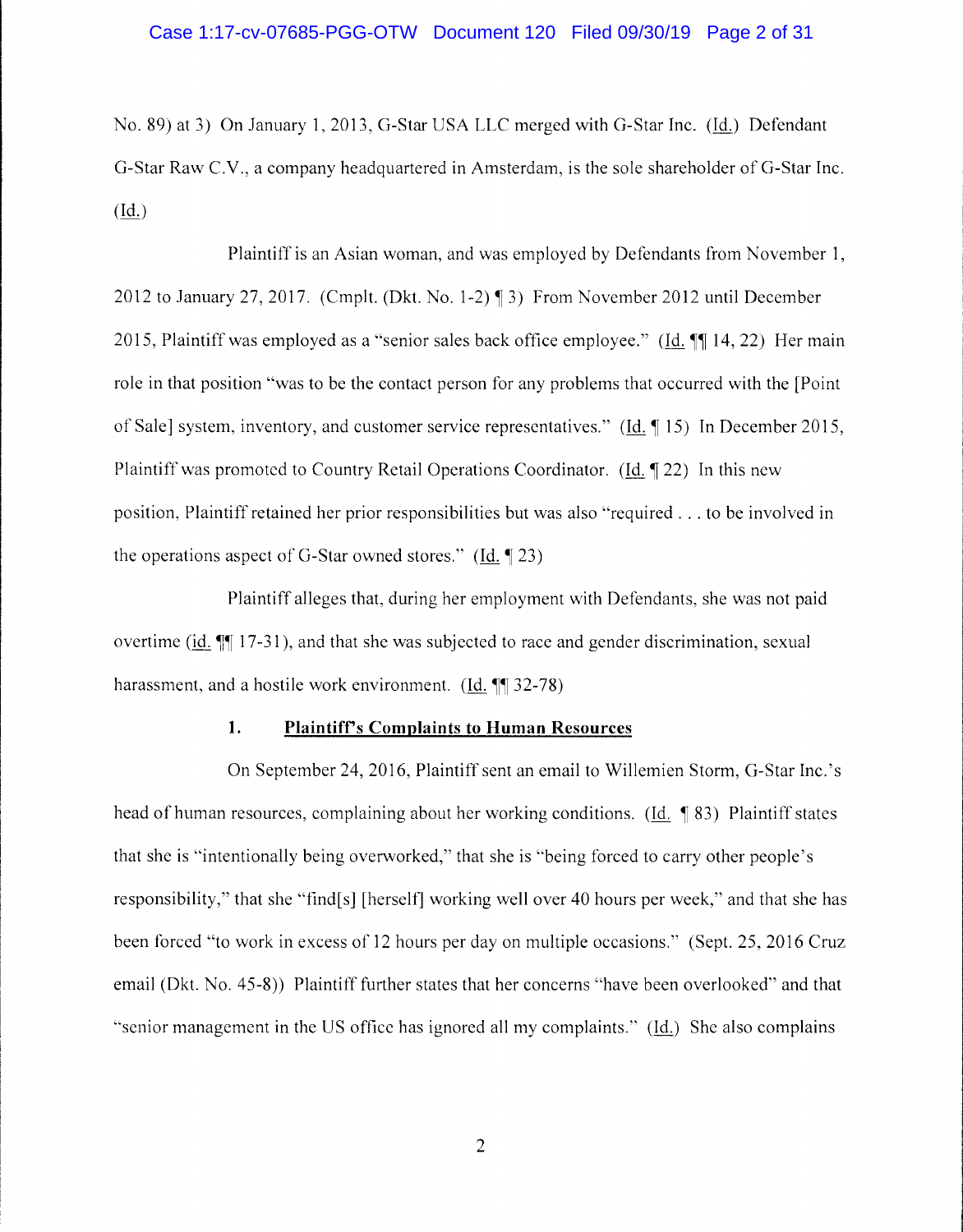### Case 1:17-cv-07685-PGG-OTW Document 120 Filed 09/30/19 Page 3 of 31

that co-worker, Kendra Palmer, "is fostering a hostile work environment" by "conspir[ing] to fire [her]" by "overload[ing] [her] plate so much that [she] can't humanly keep up." (Id.)

In a September 28, 2016 email to Plaintiff, Storm asks for more information and offers to speak with Plaintiff over the telephone. (Sept. 28, 2019 Storm email (0kt. No. 45-7 at 3)) Storm forwarded her response to Plaintiff in an email she sent to Palmer; Juan Garcia- G-Star Inc.'s Vice President of Wholesale; Tony Lucia, G-Star Inc.'s CEO of North America; and Fanny Smits, another G-Star employee. (Sept. 28, 2019 Storm email (0kt. No. 45-7 at 2)) That email also reflects legal advice Storm had obtained from Kathleen M. Kundar, Defendants' outside counsel. (Id. at 3)

On October 5, 2016, Plaintiff and Storm spoke by telephone about Plaintiff's concerns. (Oct. 5, 2016 Storm email (Dkt. No. 45-11 at 3-4)) Storm sent Plaintiff a follow-up email afterward, summarizing what they had discussed. (Id.) Storm's email states: "I asked if you are prepared to work on improving the relationship with [Palmer]. You answered that you are not comfortable answering that question and that you want to discuss with your lawyer first." (Id. at 3) Storm concludes her email by stating that ·'[w]e agreed that you will come back to me after you have consulted your lawyer. In the meantime, I will address the workload issues in the SBO team with [Garcia] and [Palmer]." (Id. at 4)

In an October 7, 2016 email to Storm, Plaintiff states that Storm mischaracterized their discussion. (Oct. 7, 2016 Cruz email (Dkt. No. 45-11 at 2)) Plaintiff states: "we discussed the fact that [Palmer] is openly telling people she wants to fire me and I have texts that back up that claim. At this stage, on advice of counsel, I will not be forwarding the text[s]." (Id.) Although Plaintiff notes that she has asked "[Storm] to intervene, to ensure a safe, nonthreatening, pleasant work environment," Plaintiff's complaints are focused on Plaintiff "being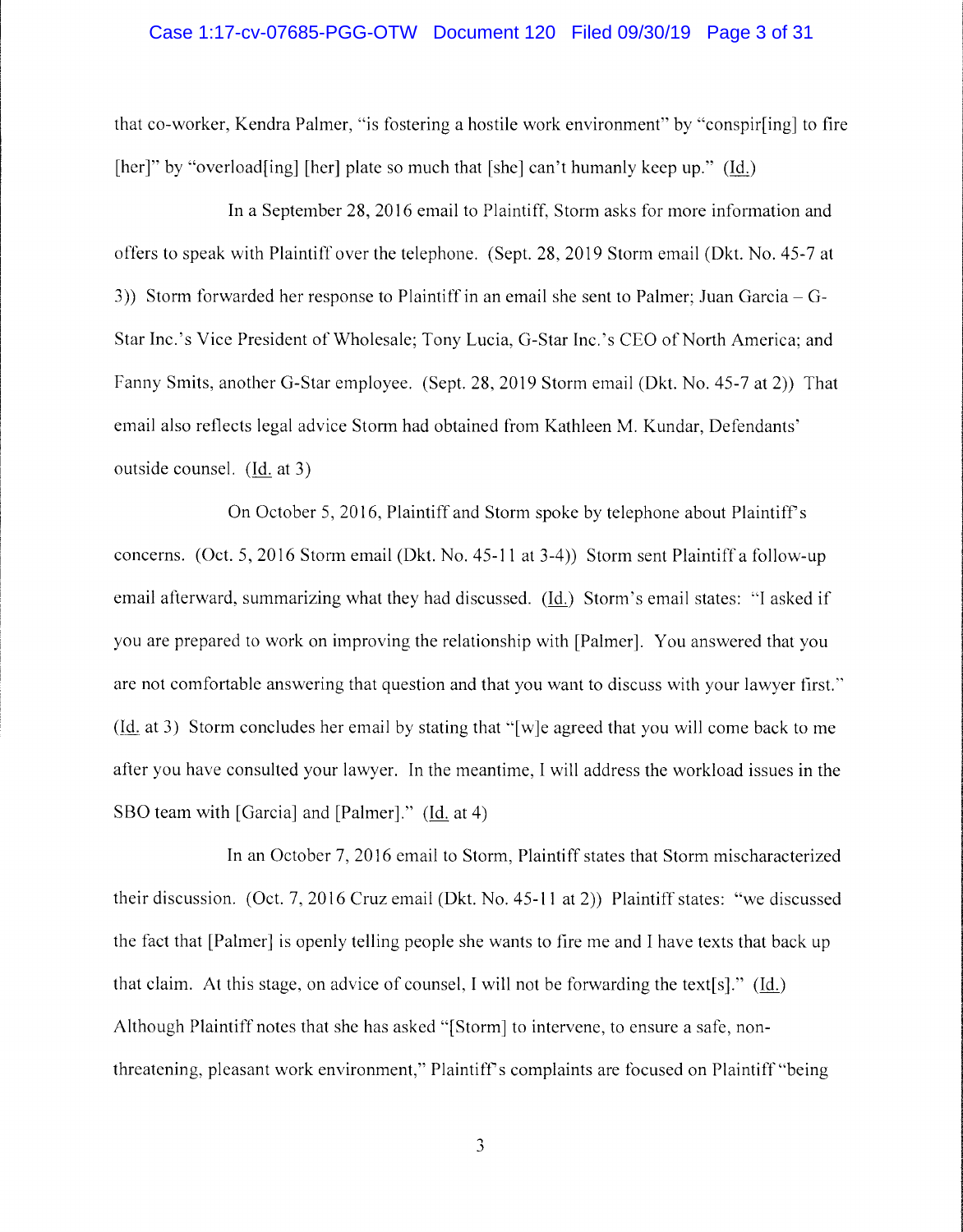### Case 1:17-cv-07685-PGG-OTW Document 120 Filed 09/30/19 Page 4 of 31

forced to take on more work than humanly possible" and on her belief that Palmer is engaged in ·'a campaign ... to terminate" her. (Id.)

In a January 9, 2017 email to Storm, Plaintiff complains that Palmer and other managers have submitted performance evaluations for Plaintiff's team – one of Plaintiff's job responsibilities - while Plaintiff was out on paid leave. (Jan. 9, 2017 Cruz email (Dkt. No. 45-13 at 2-4)) Plaintiff states that "[she] was not involved nor informed by'' her co-workers "that evaluations were being conducted on [her] behalf." (Id. at 3) Storm replied to Plaintiff's email on January 13, 2017, stating that she believed the matter had been resolved, because Plaintiff had "already spoken with [Palmer]." (Jan. 3, 2017 Storm email (Dkt. No. 45-13 at 2))

#### **2. Plaintifrs Termination**

On October 10, 2016, Palmer sent Storm, Garcia, and another G-Star employee - Wouter Geerdink – an email listing examples of "behavioral and performance related issues  $\dots$ with [Plaintiff]." (Oct. 10, 2016 Palmer email (Dkt. No. 45-12 at 2)) On October 11, 2016, Storm provided Palmer with a draft of "the reasons for [Plaintiff's] employment termination." (Oct. 11, 2019 Storm email (Dkt. No. 45-17 at 2)) Storm asked Palmer and Garcia to "fill in the blanks" so that the draft could be "reviewed by the lawyer" that same day. (Id. at  $2-3$ )<sup>2</sup>

After Plaintiff's September 24, 2016 email complaint to Storm, Defendants reduced Plaintiff's workload. (Cmplt. (Dkt. No. 1-2) ¶ 87) Moreover, at an October 13, 2016 meeting with Plaintiff, Storm, Palmer, and Garcia discussed "creating a team environment, better work, [and] better spirit." (Id. ¶ 85; Storm Dep. (Dkt. No. 50-3) at 181) Storm followed up with Plaintiff "about two weeks" later. (Id. at 181) According to Storm, Plaintiff "was not overly

<sup>&</sup>lt;sup>2</sup> As noted by Judge Wang, "[i]t is unclear whether Ms. Storm meant Ms. Kundar or Defendants' in-house counsel." (R&R (Dkt. No. 89) at 8)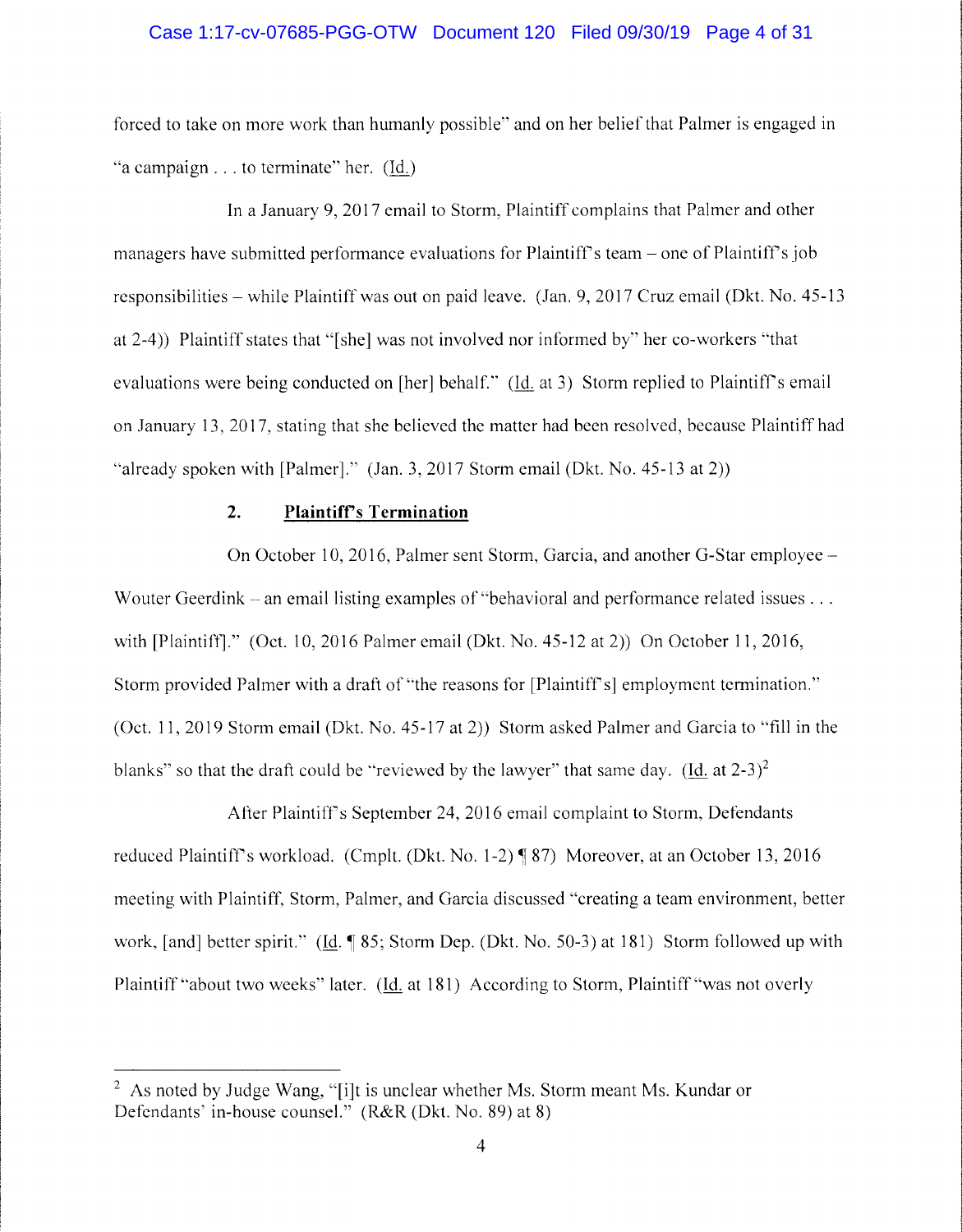#### Case 1:17-cv-07685-PGG-OTW Document 120 Filed 09/30/19 Page 5 of 31

excited" and "not everything was solved at that time." (Id. at 182) Plaintiff claims that, after the October 13, 2016 meeting, Storm, Palmer and Garcia "t[ook] away the new responsibilities that [she] had been given, effectively demoting [her] to the role she was first in." (Cmplt. (Dkt. No. 1-2) ¶ 87) Plantiff further complains that "[she] was not even notified about some of these role reductions, until after they had been taken away from her, which was further humiliating and embarrassing."  $(Id. \P 92)$ 

On January 27, 2017, G-Star, Inc. terminated Plaintiff. (Jan. 27, 2017 Ltr. (Dkt. No. 45-14)) In the notice of termination, Defendants offered Plaintiff a severance package in exchange for a release of all claims arising out of her employment. (1d.) Plaintiff rejected the offer and did not sign the release. (Palmer Dep. (Dkt. No. 50-4) 22-23)

#### **B. Alleged Spoliation of Evidence**

#### **1. Deletion of Plaintiff's Email Account and Notice of Claim**

On January 27, 2017, the date of Plaintiff's termination, G-Star shut down her email account. (van der Bent Decl. (Dkt. No. 51) **\in** 4-5) According to Rob van der Bent, a G-S tar Information Communication Technology ("ICT") manager, "when an employee is terminated, Human Resources informs the IT helpdesk of the termination of [the] employee and as per the date of termination, the Windows account which includes email is immediately shutdown. This means that the account is locked. The user cannot access or use it anymore." (Id.) Moreover, "about two months after an individual's employment ends, the Windows Account is deleted unless an instruction has been received to hold the account for litigation purposes or some other purpose." (Id. 16) On March 6, 2017, the ICT department "saw that [Plaintiff's] Windows account ... had not yet been deleted and there was no record of a hold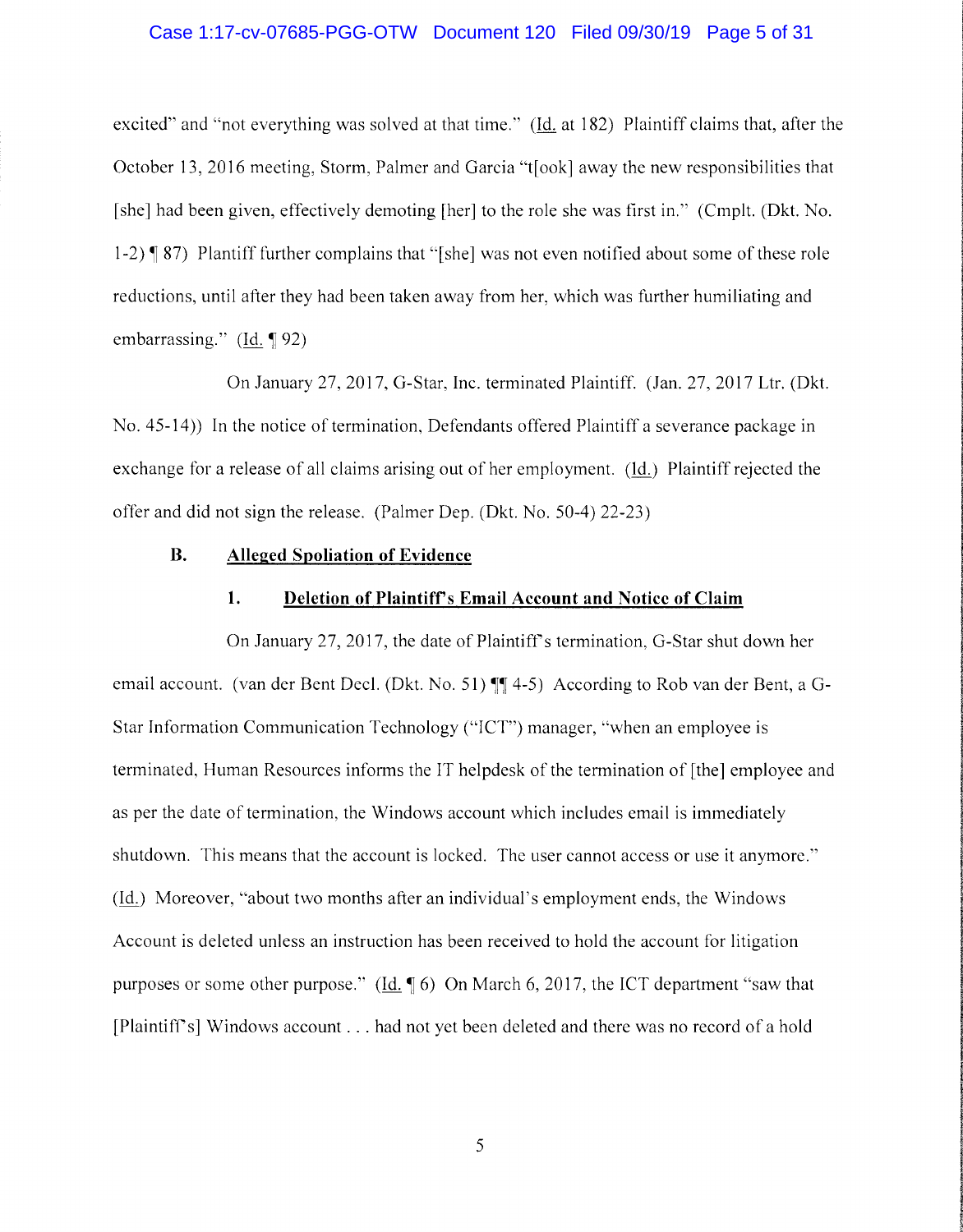### Case 1:17-cv-07685-PGG-OTW Document 120 Filed 09/30/19 Page 6 of 31

having been placed on the email account, so [the ICT department] proceeded with the deletion of it in accordance with our policy."  $(Id.)<sup>3</sup>$ 

Gary Adelman, Plaintiff's counsel, states that he called Defendants "in or around late March of 2017" and "left a message with Defendants regarding claims that Plaintiff was contemplating bringing against Defendants." (Adelman Decl. (Dkt. No. 43)  $\lceil 3 \rceil$  Defense counsel Kundar returned Adelman's call on April 3, 2017. (Id.  $\P$  4) In that conversation, Adelman "told [Kundar] that Plaintiff [was] planning to pursue claims against Defendants for among other things, FLSA and NYLL violations, based on unpaid overtime wages, as well as sexual harassment, hostile work environment, discrimination based on race and gender, and retaliation." (Id.) In response, Kundar asked Adelman to send her a letter "outlining the claims [Plaintiff] was contemplating bringing against Defendants." (Id.  $\parallel$  5) To facilitate that communication, in an April 3, 2017 email, Kundar provided Adelman with her contact information. (Id.; see also April 3, 2017 Kundar email (Dkt. No. 43-1 at 3)) Kundar represents that '"[f]rom April 3, 2017 until July 20, 2017, [she] did not have any contact with anyone representing Hazel Cruz." (Kundar Decl. (Dkt. No. 50)  $\P$  14)

At about the time Adelman contacted Defendants, Lucia received a telephone call from Mourad Elayan, a former franchisee of G-Star, informing him that Plaintiff was going to sue G-Star, and that he and Palmer would be mentioned in the lawsuit. (Palmer Dep. (0kt. No. 50-4) at 21-23; see also Def. Br. (Dkt. No. 53) at 8) Palmer then asked Human Resources

 $3$  Defendants initially informed Judge Wang that Plaintiff's email account was deleted on June 3, 2017. (R&R (0kt. No. 89) at 10) Defendants later informed the court that van der Bent had incorrectly reported the date of deletion, because he had assumed the date of the deletion log was in ''European style," when in fact ''the deletion log was in US style dating." (van der Bent Deel. (Dkt. No. 51)  $\P$  9) This Court does not see any error in Judge Wang's decision to credit van der Bent's explanation for the mistaken date. (R&R (Dkt. No. 89) at 10 n.7)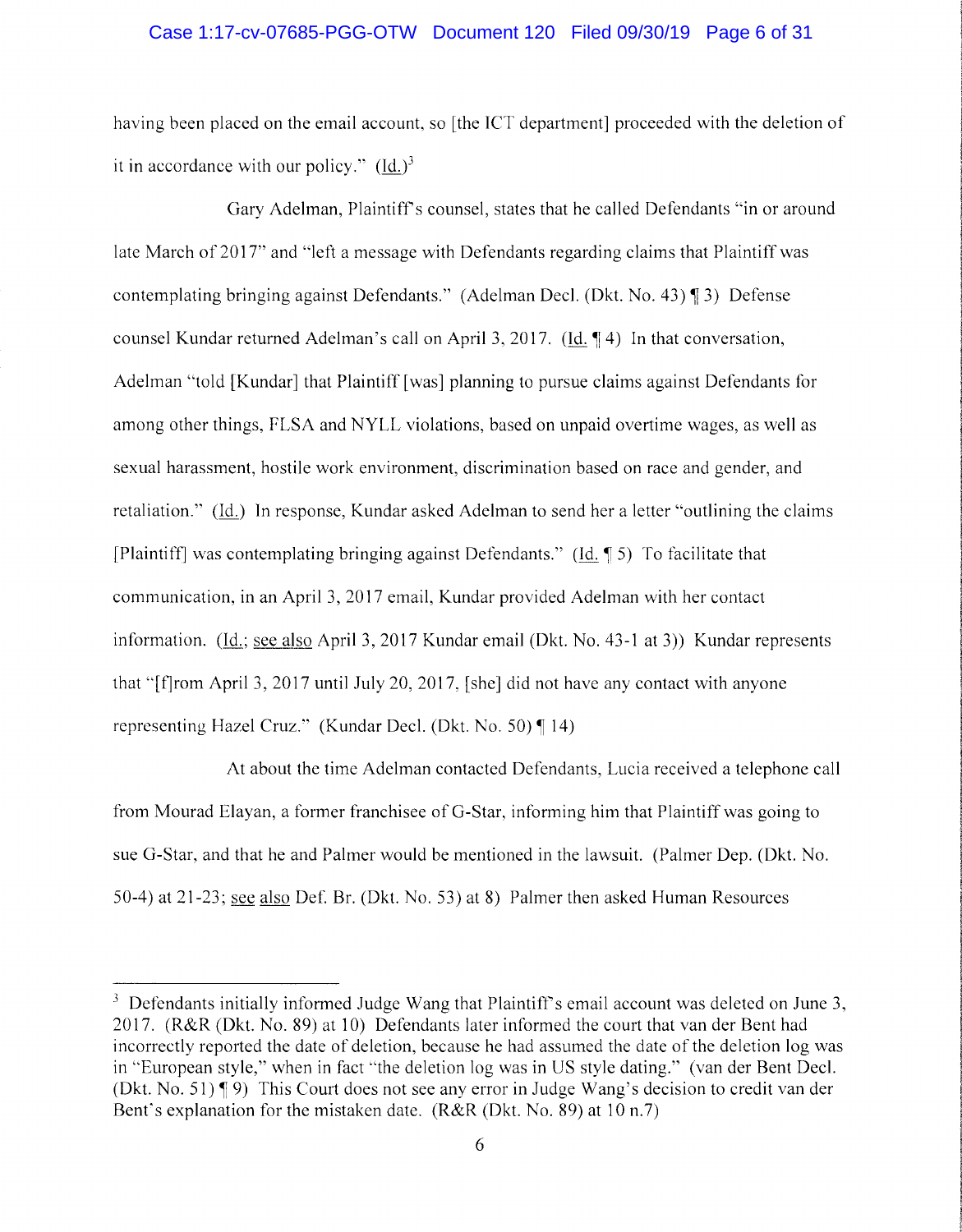# Case 1:17-cv-07685-PGG-OTW Document 120 Filed 09/30/19 Page 7 of 31

whether Plaintiff had returned a signed severance agreement. (Palmer Dep. (Dkt. No. 50-4) 22- 23) Human Resources informed Palmer that Plaintiff had not returned a signed severance agreement. (Id.)

In a July 20, 2017 letter to Kundar, Plaintiff outlines her claims and states that she intends to file a lawsuit alleging claims under the Fair Labor Standards Act, the New York Labor Law, and the New York City Human Rights Law. (July 20, 2017 Ltr. (Dkt. No. 50-8)) On July 25, 2017, Kundar "gave G-Star HR a first list of documents to assemble and, ... , [] spoke with G-Star in-house counsel about the need to preserve evidence." (Kundar Decl. (Dkt. No. 50) 15) ITC manager van der Bent confirms that in "late July 2017," the ICT department was •'informed to put a hold on various email accounts including for Hazel Cruz because litigation had been threatened by her lawyer." (van der Bent Decl. (Dkt. No. 51) ¶ 7) According to van der Bent, the ICT department put a hold on the requested email accounts, but "no one took note that the email of Hazel Cruz had already been deleted."  $(\underline{Id.})$ 

#### **2. Post-Complaint Conduct**

The Complaint was filed in Supreme Court of the State of New York, New York County, on September 1, 2017. (Dkt. No. 1-2) In an October 2, 2017 email, Kundar provided Defendants' in-house counsel and Human Resources representatives with an "extended list of documents that were needed" for the litigation. (Kundar Decl. (Dkt. No. 50)  $\P$  18) A copy of that e-mail is not in the record, but Kundar represents that she told her clients that "[w]e eventually will have to p[roduce] many emails from the years of Hazel's e[]mployment. I will work on a list of reasonable search terms."  $(\underline{Id}, \P \ 18 \$  (alterations in original))

On October 6, 2017, Defendants removed the action to federal court. (Dkt. No. 1) This Court scheduled a Rule 16 conference for February 1, 2018. Prior to that conference, the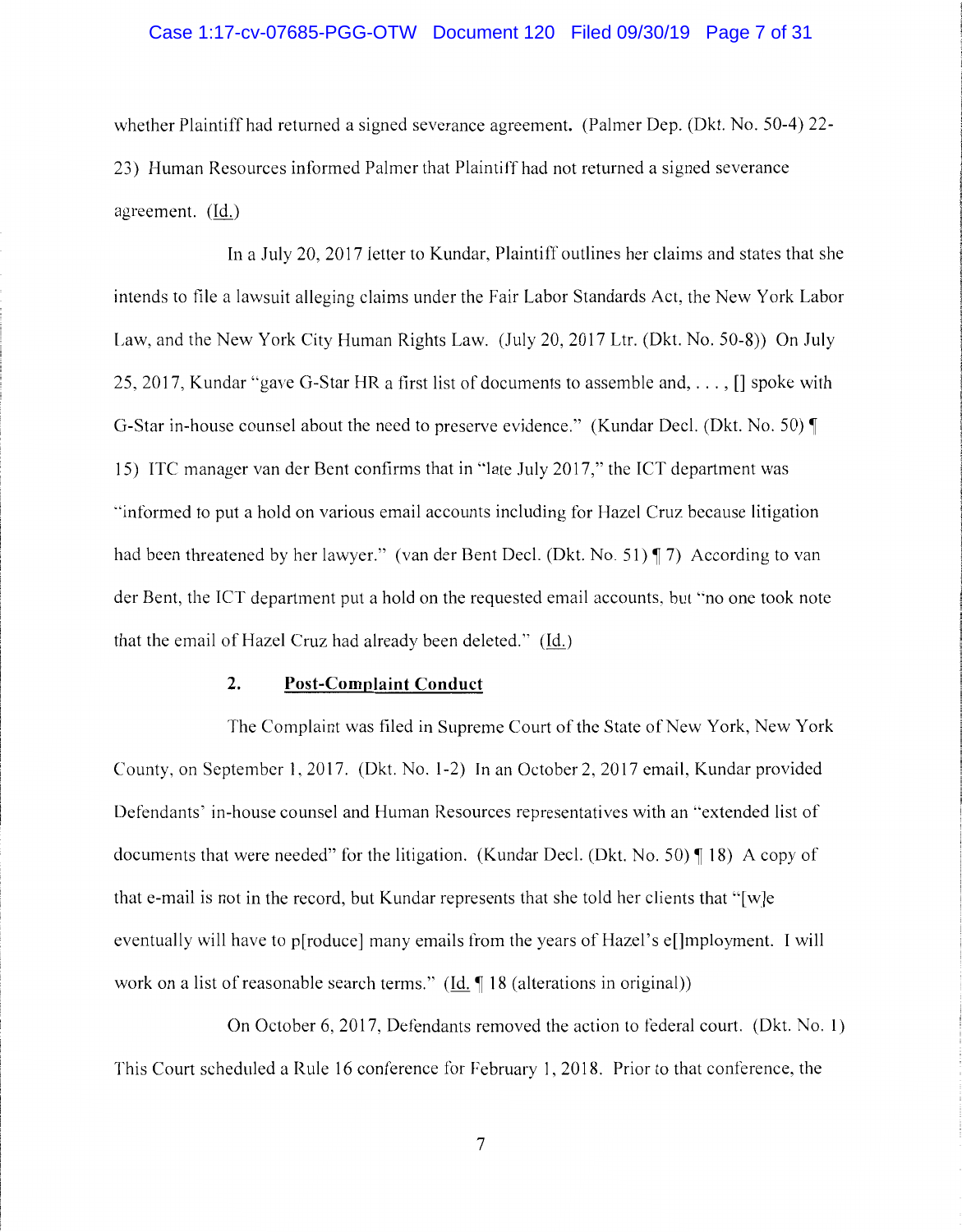### Case 1:17-cv-07685-PGG-OTW Document 120 Filed 09/30/19 Page 8 of 31

parties had a telephonic Rule 26(f) conference, during which Plaintiff's counsel told defense counsel of his intention to seek email communications. (Matz Decl. (Dkt. No.  $45$ )  $\sqrt{20}$ ) Kundar represents that, at that time, ''[she] did not know that Plaintiff's emails had been deleted. [She] assumed that they had been preserved based on [her] specific mention of Plaintiff's emails in the list [she] provided [her] clients on October 2, 2017." (Kundar Decl. (Dkt. No. 50) **[22)** According to Kundar, Plaintiff's counsel did not mention that he would be seeking "SAP, Retail Pro and Sales Force files" in discovery. (Id.)

On March 8, 2018, Plaintiff served her first request for production of documents. Plaintiff demanded, inter alia, "[ d]ocuments and communications sufficient to evidence the time and date of Plaintiff's logins to or use of SAP, but not limited to a login report, log and/or audit trail," and "a table style printout of Plaintiff's sent and received email." (Pltf. First Doc. Reg. (Dkt. No. 45-18) at 9,  $10<sup>4</sup>$ 

In response to Plaintiff's document requests, Defendants' in-house counsel directed van der Bent to "search for various emails relating to G-Star Inc. and Hazel Cruz, and instructed [him] not to delete the account for Hazel Cruz and files attached to that account." (van der Bent Decl. (Dkt. No. 51) **[8]** Defendants' in-house counsel also instructed another ICT manager, Klaas Buist, to "provide documents and communications sufficient to evidence the time and date of Hazel Cruz['s] logins to or use of SAP, Retail Pro and Sales force including but not limited to a login report, log and/or audit trail." (Buist Decl. (Dkt. No. 52) ¶ 5) Van der

<sup>&</sup>lt;sup>4</sup> SAP is a computer program that Plaintiff used to "enter orders and run reports." (Cruz Decl. (Dkt. No. 44) **11** 5-6) Plaintiff claims that she "frequently worked before and after regularly scheduled hours" and "would log into SAP and [her] email to respond to inquiries, enter orders and send reports to account managers." (Id.)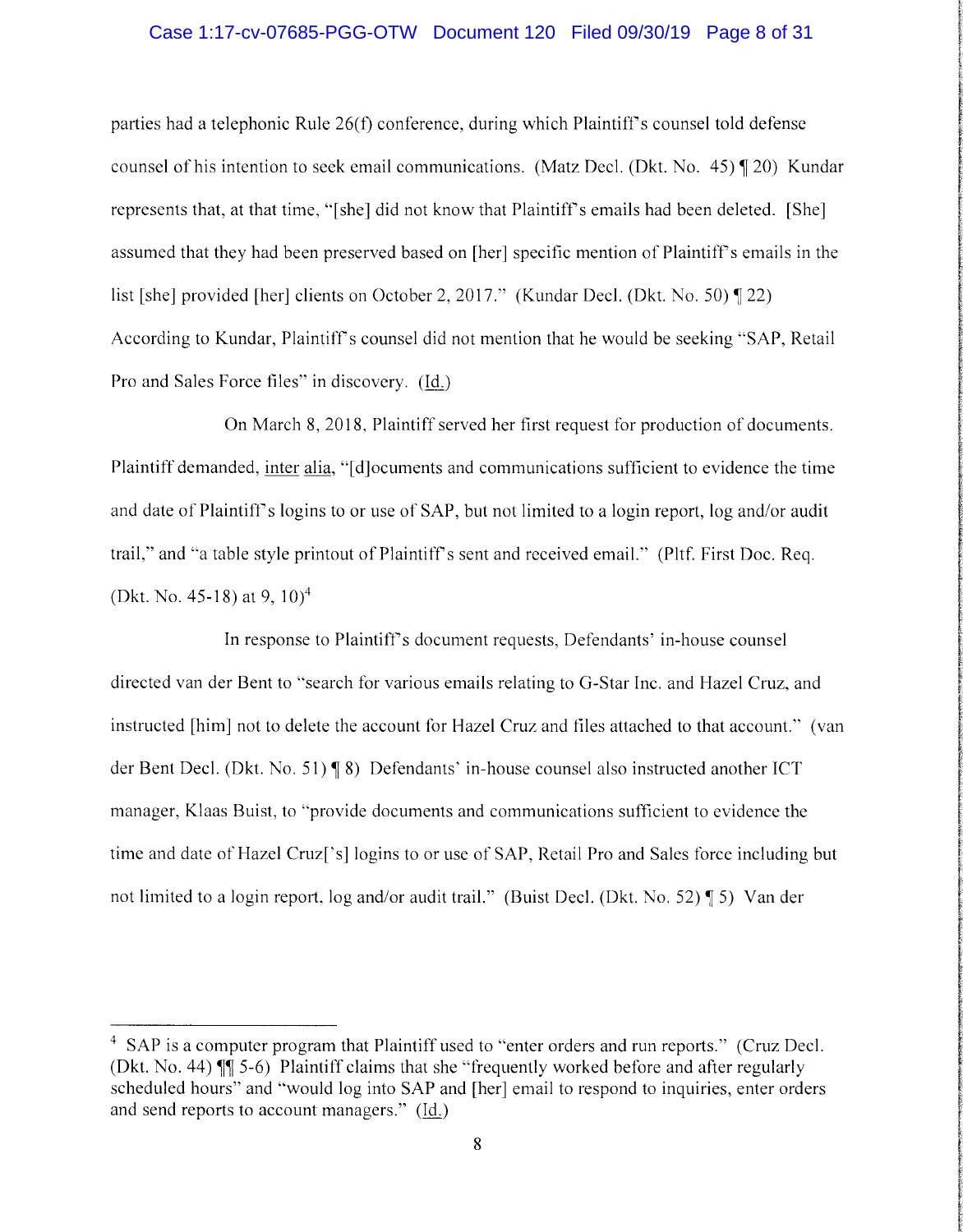#### Case 1:17-cv-07685-PGG-OTW Document 120 Filed 09/30/19 Page 9 of 31

Bent then informed in-house counsel "that the email account of Hazel Cruz had already been deleted." (van der Bent Decl. (Dkt. No. 51)  $\P$ 8)

Buist asserts that the deletion of Plaintiff's email account in March 2017 "caused a glitch in the hold process" and "as a consequence the people performing the deletion of SAP, were not informed of any hold." (Buist Decl. (Dkt. No. 52)  $\P$  7) As a result, Plaintiff's SAP account "was locked on 17 May 2017" and "finally deleted end of December 2017 during the periodic clean-up of SAP accounts." (Id.)

In late March 2018, Defendants' in-house counsel informed Kundar that Plaintiff's email had been deleted. (Kundar Decl. (Dkt. No. 50)  $\P$  24) In-house counsel then instructed van der Bent to reconstruct Plaintiff's email file  $-$  in .pst format  $-$  from archived records. (van der Ben Decl. (Dkt. No. 51)  $\P$  11) The ICT department was "able to assemble a PST file of [Plaintiff's email] messages ... but the messages were not always complete because only a few lines of the text show in the archival form." (Id.; see, e.g., April 29, 2013 Cruz e-mail (Dkt. No. 58-5)) However, "all of the messages in the PST file showed who was the sender, receiver and copy readers," as well as "the date and time the messages were sent." (van der Ben Decl. (Dkt. No. 51) $\P$  11)

On April 9, 2018, Defendants served written responses to Plaintiff's first set of document requests. (Def. Resp. to Pltf.'s First Doc. Req. (Dkt. No. 45-19)) Defendants did not disclose that Plaintiff's email account and SAP data had been deleted. Instead Defendants objected to Plaintiff's request for documents evidencing the time and date of Plaintiff's logins to SAP as "overly broad, unduly burdensome, vague and ambiguous." (Id. at 15) Defendants also stated that they did not possess "login reports, logs, and/or audit trails.'' (Id.) As to Plaintiff's request for a "table style printout of Plaintiff's sent and received email[s]," Defendants objected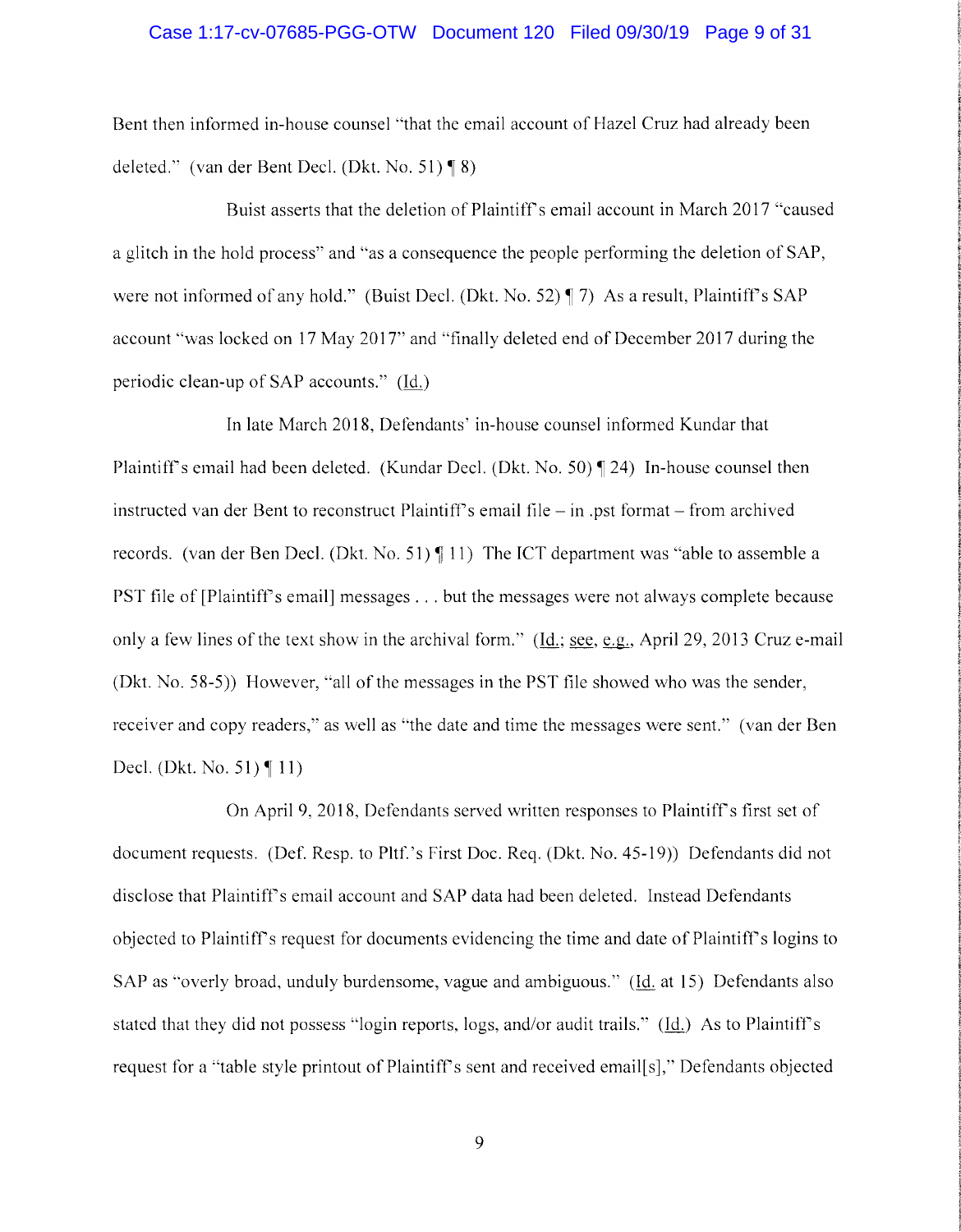### Case 1:17-cv-07685-PGG-OTW Document 120 Filed 09/30/19 Page 10 of 31

on the grounds that (1) the request ·'is overly broad, unduly burdensome, oppressive, vexatious, and harassing"; (2) the request "seeks the disclosure of documents that are shielded from disclosure by the attorney work product doctrine"; (3) the request "seeks the disclosure of confidential, proprietary, or sensitive information"; and (4) the request seeks disclosure of "documents and information that are not relevant to this litigation and is not reasonably calculated to lead to the discovery of admissible evidence." (Id. at 16-17)

After Defendants served their response to Plaintiff's document requests, the parties met and conferred on three separate occasions regarding outstanding discovery issues, including Defendants' failure to produce a "table style printout of Plaintiff's sent and received email." (Matz Decl. (Dkt. No. 45)  $\P$  $[21, 26)$  The parties also participated in (1) a May 3, 2018 status conference before this Court; (2) a June 19, 2018 pre-settlement conference before Judge Wang; and (3) a June 28, 2019 telephone conference before Judge Wang. Defendants did not disclose at any of these meetings and conferences that Plaintiff's email account and SAP data had been deleted, or that Defendants had tried to reconstruct Plaintiff's email but were unable to do so.  $(Id. \P\P 21, 26-27)$ 

On June 20, 2018, Defendants served an amended response to Plaintiff's document requests. (Dkt. No. 45-22) Defendants objected to Plaintiff's request for ''[ d]ocuments and communications sufficient to evidence the time and date of Plaintiff's logins to or use of SAP," asserting that the request "is overly broad, unduly burdensome, vague, and ambiguous." (Id. at 16) Defendants also objected to Plaintiff's request for a ''table-style printout" of Plaintiff's emails, arguing that the request (1) "is overly broad, unduly burdensome, oppressive, vexatious, and harassing"; and (2) seeks disclosure of "documents and information that are not relevant to this litigation and is not reasonably calculated to lead to the discovery of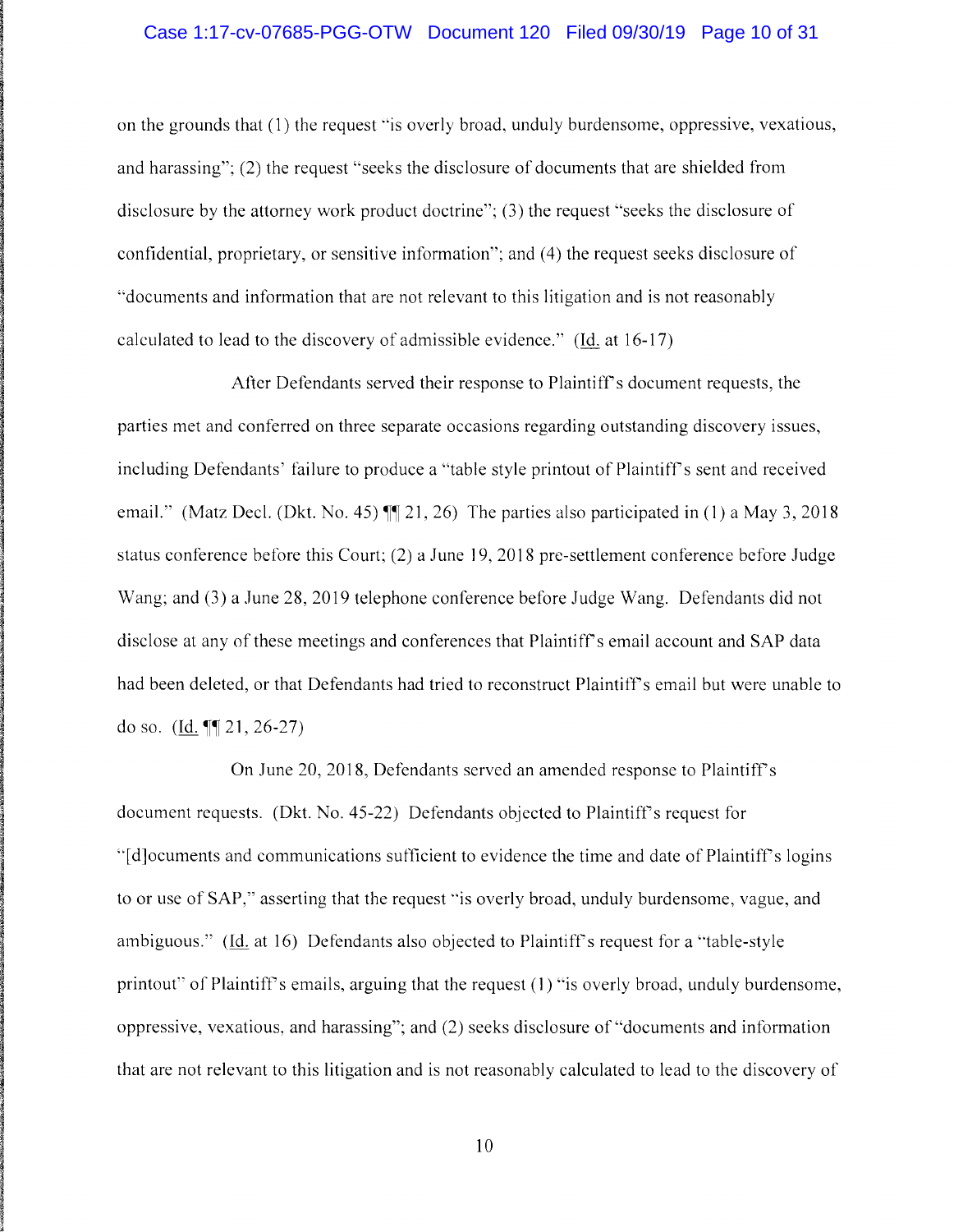### Case 1:17-cv-07685-PGG-OTW Document 120 Filed 09/30/19 Page 11 of 31

admissible evidence." (Id. at 17). In early July 2018, Defendants proposed that the parties use keyword search terms to identify relevant documents. (See July 3, 2019 Mevorah email (Dkt. No. 45-9)).

On July 18, 2018, the parties submitted a joint letter to this Court outlining outstanding discovery issues, and requesting a conference. (Dkt. No. 27). On July 23, 2018, this Court issued an amended Order of Reference referring the parties' discovery disputes to Judge Wang. (Dkt. No. 28). Judge Wang thereafter ordered the parties to meet and confer with respect to the issues raised in their July 18, 2018 letter, and scheduled a discovery conference for August 2, 2018. (Dkt. No. 29).

On July 26, 2018, the parties conducted a telephonic meet and confer in preparation for the August 2, 2018 conference. On that call, Defendants disclosed to Plaintiff for the first time – that Defendants had deleted Plaintiff's email and SAP accounts. (Matz Decl. (Dkt. No. 45)  $\P$  31; Kundar Decl. (Dkt. No. 50)  $\P$  34) Kundar sent an email to Plaintiff's counsel later that day attaching G-Star policies concerning the deletion of SAP and certain other programs, not including email. (See July 26, 2018 Kundar email (Dkt. No. 45-23); Dkt. No. 45- 24) In her July 26, 2018 email, Kundar wrote that "G-Star reports that mailboxes are deleted two months after the termination date unless blocked by HR or Legal in accordance with the IT Audit policy." (July 26, 2018 Kundar email (Dkt. No. 45-23)) Defendants have not provided a copy of their policy regarding deletion of email accounts.

On August 2, 2018, the parties appeared before Judge Wang. At that conference, Plaintiff asked that Defendants be directed to produce Plaintiff's entire email file. (Aug. 2, 2018 Tr. (Dkt. No. 32) at 4) Defendants informed Judge Wang - for the first time - that Defendants had deleted Plaintiff's email account. (See Aug. 2, 2018 Tr. (Dkt. No. 32) at 6-7) After hearing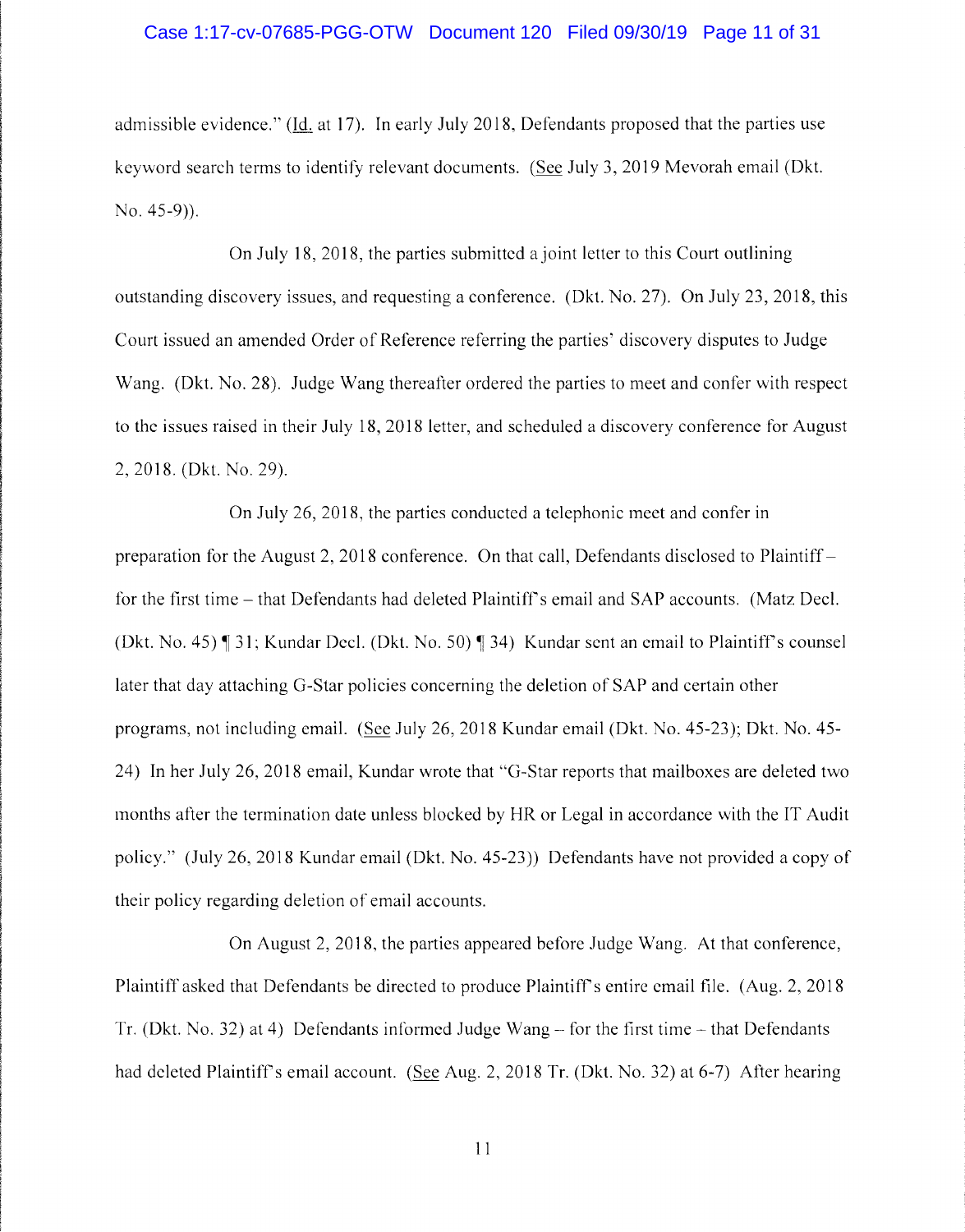oral argument, Judge Wang ordered Defendants to produce Plaintiff's .pst email file in its

entirety by August 9, 2019. (Id. at 16) Defendants delivered Plaintiff's .pst email file to

Plaintiff's counsel on August 9, 2018. (See Aug. 9, 2018 Ltr. (Dkt. No. 45-25))

Judge Wang was not able to view the emails Defendants provided to Plaintiff,

because the thumb drive provided by Defendants was corrupted. (R&R (Dkt. No. 89) at 18 n. 9)

However, based on the parties' representations, Judge Wang concluded that

[o]f the  $114,812$  emails contained in the .pst file, 109,117, or approximately 95%, are in the archived format. (Pl. Mem. of Law at 7). 200 emails are virtually blank. (Pl. Mem. of Law at 8).

In addition to the .pst email file, Defendants produced 2,541 pages of complete emails, (Kundar Deel., Ex. M), and complete versions of 2016 emails showing Plaintiff's work schedule on certain dates. (Kundar Decl. ¶ 39). Defendants do not identify where or how they obtained these emails. Ms. Kundar did represent that Defendants identified other employees whose email files would contain messages to or from Plaintiff or would have copied Plaintiff. (Id.  $\llbracket 25$ ). Specifically, Defendants preserved seven other custodians' email files for use in this litigation. (Id.  $\llbracket 33 \rrbracket$ ). The record is devoid of any evidence, however, on whether a search of these custodians' email files was ever conducted, and if so, whether the 2,541 pages and 2016 emails are the results of such a search.

(ld: at 18)

As to Plaintiffs SAP data, Judge Wang states that

[i]n October 2018, Defendants attempted to restore Plaintiff's SAP data, which Defendants had deleted ten months earlier. In October 2018, with the assistance of a technical specialist, Mr. Buist was able to obtain data showing the date and time of each sales order created by Plaintiff's username. (Buist Decl.  $\P$  10). Defendants produced tables from the SAP system for 2014-2017 showing the times Plaintiff used the SAP system to enter orders. (Kundar Decl. ¶ 37). Mr. Buist does not explain whether more information - such as Plaintiff's log-in and log-out times and data regarding the running and sending of reports - would have been available had Defendants not deleted Plaintiff's SAP account. Finally, Defendants produced "more than 1,000 pages of daily log-in information for the ofiice computers used by Plaintiff," weekly attendance lists, and Plaintiff's absence record. (Kundar Decl. ¶ 39).

 $(\mathrm{Id.})$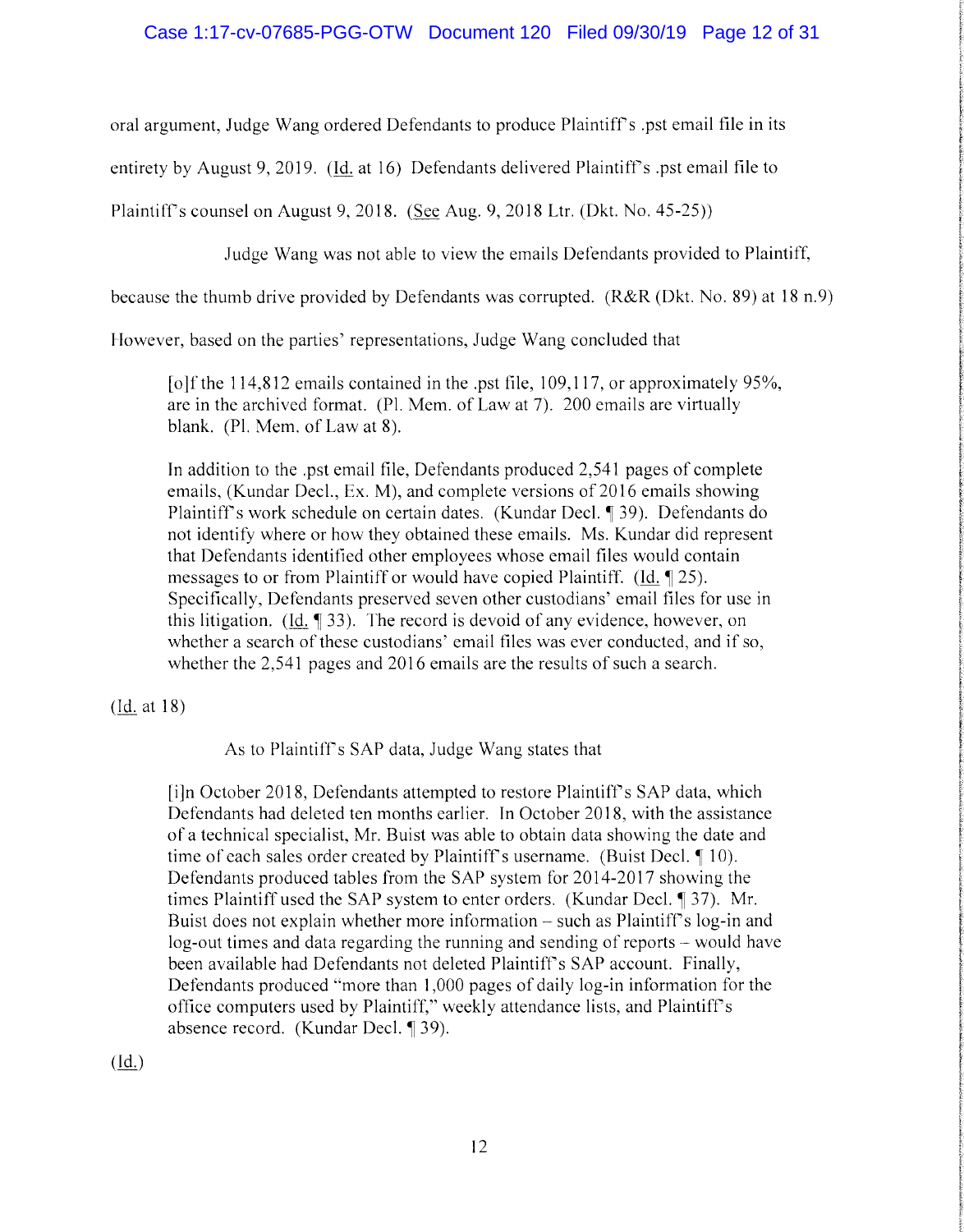### **C. Plaintiff's Motion for Sanctions**

On October 1, 2018, Plaintiff moved for sanctions, arguing that ( 1) Defendants acted willfully in destroying Plaintiff's email file and other electronically stored information ("'ESI"); (2) the missing evidence is relevant to Plaintiffs claims; and (3) Plaintiff is entitled to sanctions in the form of a default judgment. (Pltf. Mot. (Dkt. No. 45); Pltf. Br. (Dkt. No. 46)) Plaintiff also claims that she is entitled to an adverse inference instruction. (Pltf. Br. (Dkt. No. 46) at 29-30)

#### **1. Judge Wang's R&R**

On November 29, 2018, this Court referred Plaintiff's motion to Judge Wang for an R&R. (Dkt. No. 74) On June 19, 2019, Judge Wang issued her R&R, recommending that this Court grant Plaintiff's motion for sanctions. (Dkt. No. 89) Judge Wang concludes that (1) Defendants' duty to preserve Plaintiff's ESI arose in October 2016 when Plaintiff complained to G-Star's Human Resources Department; (2) Defendants failed to take reasonable steps to preserve Plaintiff's ESI; (3) Plaintiff's ESI cannot be restored or replaced; (4) Plaintiff has been prejudiced by Defendants' failure to preserve ESI; and  $(5)$  Rule 37(e)(2) sanctions should be imposed because "the circumstances surrounding Defendants' spoliation of ESI support an inference that Defendants acted with the intent to deprive Plaintiff of evidence." (Id. at 21-33) As to sanction, Judge Wang recommends that this Court give an adverse inference instruction at trial. (Id. at 33-34) On July 19, 2019, Judge Wang issued a separate order granting Plaintiff motion for an award of attorney's fees and costs. (Dkt. No.  $90$ )<sup>5</sup>

<sup>&</sup>lt;sup>5</sup> Judge Wang has not yet determined the amount of the award for attorneys' fees and costs.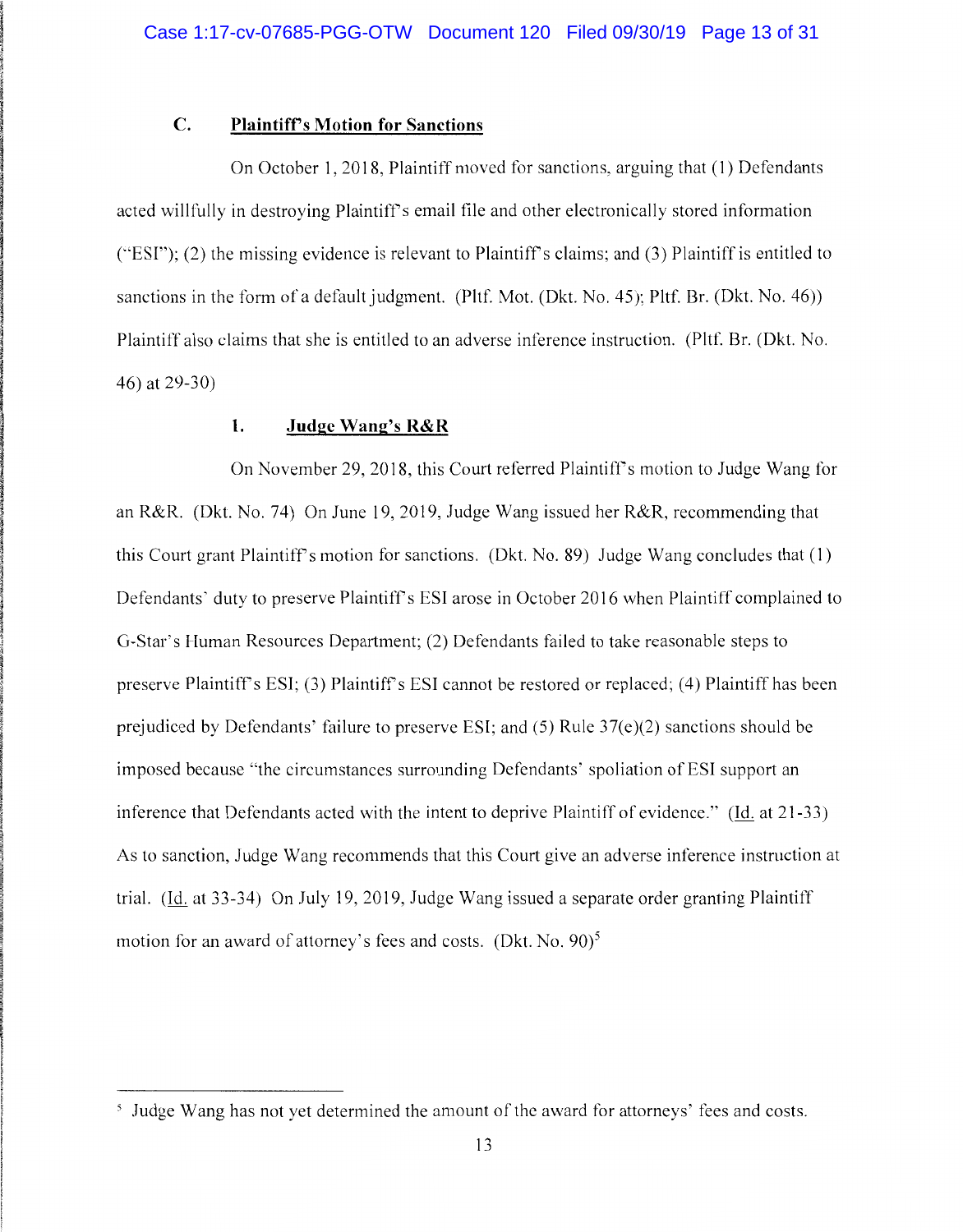### **2. The Parties' Objections to the R&R**

On July 3, 2019, Plaintiff filed an objection to the R&R, arguing that "[t]he [r]emedy of [a]dverse [i]nference [d]oes [n]ot [f]it the [w]rong," and that "Defendants" [iJntentional [s]poliation ofESI [w]arrants [e]ntry of [d]efault [j]udgment." (Dkt. No. 95 at 18, 22)

On July 9, 2019, Defendants filed objections to the R&R, arguing that an adverse inference instruction is not warranted because, inter alia, (1) as of October 2016, when Plaintiff complained to Human Resources, G-Star had no reason to believe that litigation with Plaintiff was likely; (2) Defendants took reasonable steps to preserve all relevant evidence; (3) Plaintiff has not suffered any prejudice, because the lost evidence can be obtained from other sources; and (4) Defendants' actions do not support an inference that they acted with "the intent to deprive Plaintiff of evidence for use in this litigation." (Def. Obj. (Dkt. No. 97) at 7-8)

Defendants have also filed an objection to Judge Wang's order granting Plaintiff an award of attorneys' fees and costs. (Dkt. No. 99)

#### **DISCUSSION**

#### **I. LEGAL STANDARDS**

#### **A. Standard of Review**

In Plaintiff's sanctions motion, she requests, inter alia, that the Court strike Defendants' answers and grant Plaintiff default judgment on her claims. (Pltf. Br. (Dkt. No. 46) at 27) Accordingly, this Court referred Plaintiff's motion to Judge Wang as a "dispositive motion" requiring a Report and Recommendation. (Dkt. No. 74)

Pursuant to Rule 72(a) of the Federal Rules of Civil Procedure, "[w]hen a pretrial matter not dispositive of a party's claim or defense is referred to a magistrate judge to hear and decide," the district judge "must consider timely objections and modify or set aside any part of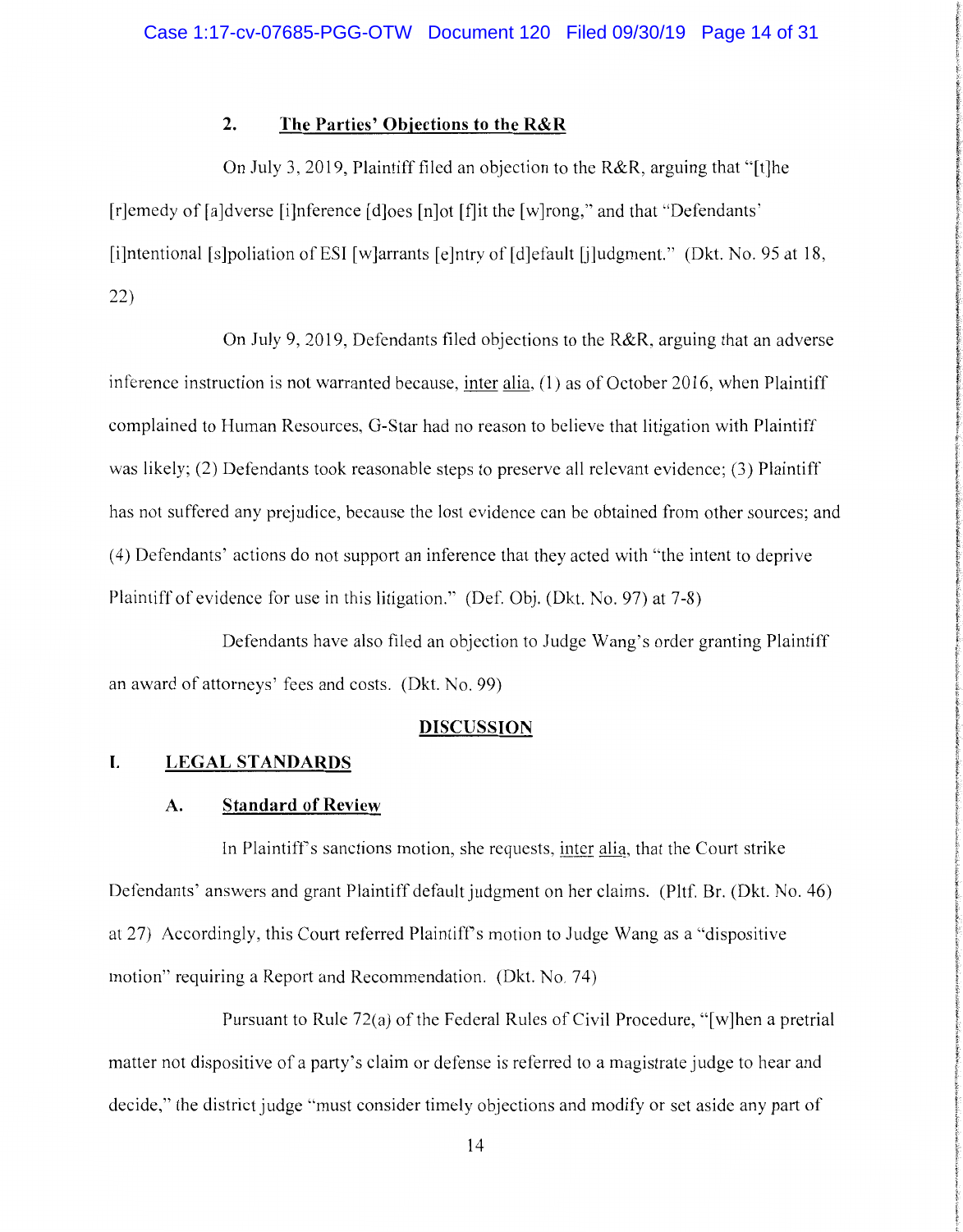### Case 1:17-cv-07685-PGG-OTW Document 120 Filed 09/30/19 Page 15 of 31

the order that is clearly erroneous or is contrary to law." Pursuant to Rule  $72(b)(3)$ , when a dispositive motion has been referred to a magistrate judge, "[t]he district judge must determine de novo any part of the magistrate judge's disposition that has been properly objected to."

"To determine whether a magistrate judge's ruling regarding discovery sanctions is 'dispositive,' the Court must look to the effect of the sanction  $-i$  imposed." Khatabi v. Bonura, No. 10 Civ. 1168 (ER), 2017 WL 10621191, at \*3 (S.D.N.Y. Apr. 21, 2017); sec also Kiobel v. Millson, 592 F.3d 78, 97 (2d Cir. 2010) ("Analyzing the effects of the particular sanction imposed by a magistrate judge, to determine whether it is dispositive or nondispositive of a claim, is the approach that best implements Congress's intent."). "'Thus, in determining between dispositive and non-dispositive discovery sanctions, the critical factor is what sanction the magistrate judge actually imposes, rather than the one requested by the party seeking sanctions." Id. (emphasis in original); see also UBS Int'l Inc. v. Itete Brasil Instalacoes Telefonicas Ltd., No. 09 Civ. 10004 (LAK) (JCF), 2011 WL 1453797, at \*l (S.D.N.Y. Apr. 11, 2011) (''A magistrate judge ... , has the authority to issue less severe sanctions, including preclusion orders, in the course of overseeing discovery.'').

Here, Judge Wang denied Plaintiffs request to strike Defendants' answers and enter default judgment. (R&R (Dkt. No. 89) at 2) Because Judge Wang "did not impose any terminating sanctions," "the Court treats [her] ruling as non-dispositivc." Khatabi, 2017 WL 10621191, at \*3; see also Rosa v. Genovese Drug Stores, Inc., No. 16-cv-5105 (NGG) (LB), 2017 WL 4350276, at \*1 (E.D.N.Y. July 31, 2017) (treating a magistrate judge's order imposing an adverse inference instruction sanction as non-dispositive, and reviewing the order under a "clearly erroneous" standard); Apple Inc. v. Samsung Elecs. Co., 888 F. Supp. 2d 976, 988 (N.D. Cal. 2012) (holding that adverse inference instruction sanction does not "'have an effect similar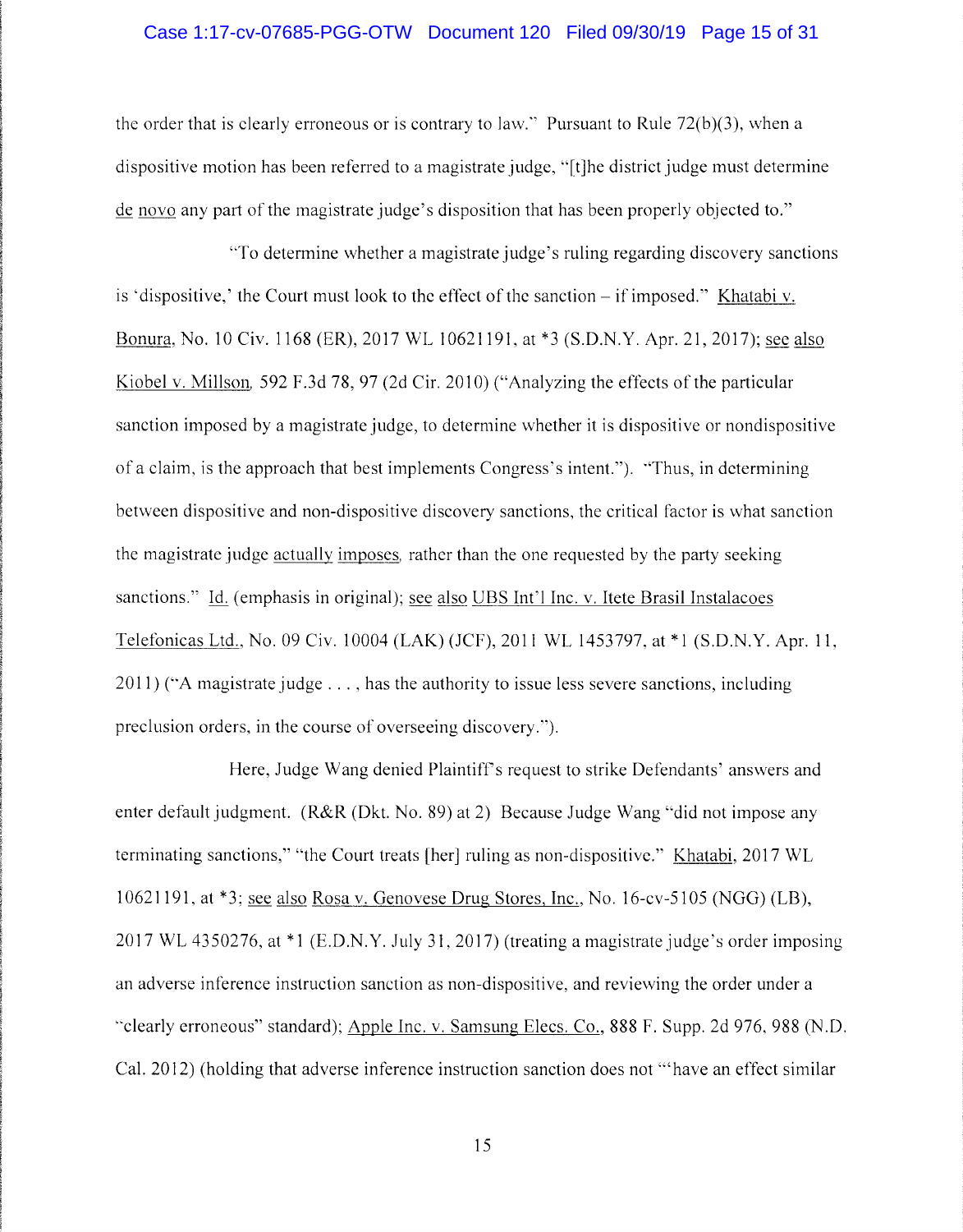to those motions considered dispositive"' (quoting Maisonville v. F2 Am., Inc., 902 F.2d 746, 748 (9th Cir. 1990))). Because Judge Wang's ruling is non-dispositive, this Court will review the portions of her Report  $\&$  Recommendation to which the parties have objected under the more deferential ''clearly erroneous" standard. See Fed. R. Civ. P. 72(a).

## **B. Sanctions Under Fed. R. Civ. P. 37(e)**

Spoliation is "the destruction or significant alteration of evidence, or the failure to preserve property for another's use as evidence in pending or reasonably foreseeable litigation." Byrnie v. Town of Cromwell, Bd. of Educ., 243 F.3d 93, 107 (2d Cir. 2001) (internal quotation marks omitted) (quoting West v. Goodyear Tire & Rubber Co., 167 F.3d 776, 779 (2d Cir. 1999)). A party seeking sanctions for spoliation has the burden of establishing the elements of a spoliation claim. Id. at 109; accord Centrifugal Force, Inc. v. Softnet Commc'n, Inc., 783 F. Supp. 2d 736, 740 (S.D.N.Y. 2011) (citations omitted).

Leidig v. Buzzfeed, Inc., No. 16-cv-542 (VM) (GWG), 2017 WL 6512353, at \*8 (S.D.N.Y. Dec.

19,2017).

Rule 37(e) of the Federal Rules of Civil Procedure, amended as of December 1,

2015. governs sanctions for failure to preserve ESI, and provides as follows:

( e) **Failure to Preserve Electronically Stored Information.** If electronically stored information that should have been preserved in the anticipation or conduct of litigation is lost because a party failed to take reasonable steps to preserve it, and it cannot be restored or replaced through additional discovery, the court:

(1) Upon finding prejudice to another party from loss of the information, may order measures no greater than necessary to cure the prejudice; or

(2) Only upon finding that the party acted with the intent to deprive another party of the information's use in the litigation may:

(A) Presume that the lost information was unfavorable to the party;

(B) Instruct the jury that it may or must presume the information was unfavorable to the party; or

(C) Dismiss the action or enter a default judgment.

Fed. R. Civ. P. 37(e).

Rule 37(e)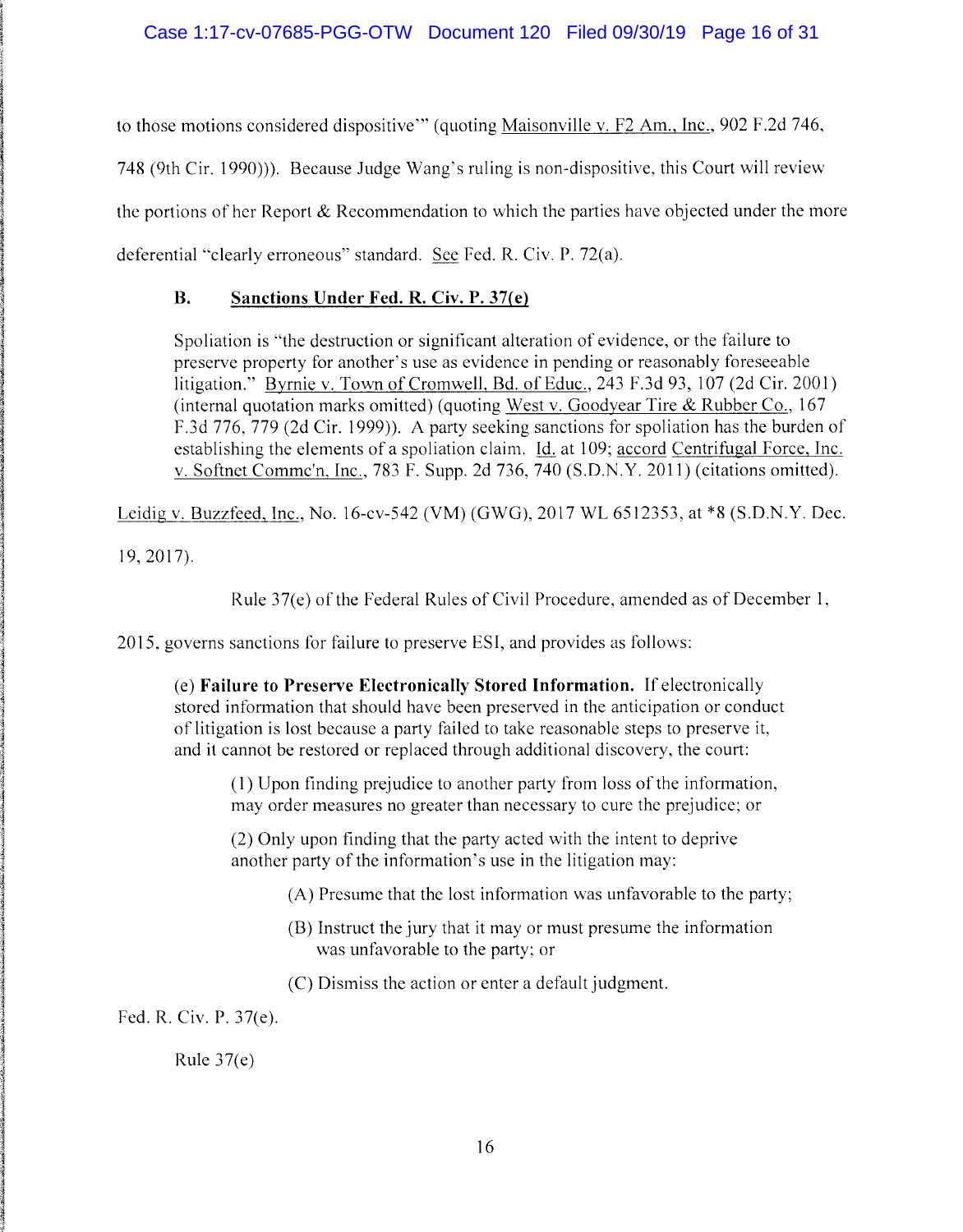amended the traditional spoliation rule as it related to ESI in a number of ways – most significantly, by providing that the harsh sanctions listed in Rule 37(e)(2) were to be applied only in cases in which a party acted with "intent to deprive" another of ESL Sec Fed. R. Civ. P. 37(e)(2) advisory committee's note to 2015 amendment.

Leidig, 2017 WL 6512353, at \*8.

### **II. ANALYSIS**

#### **A. Defendants' Objections to the R&R**

As discussed above, Defendants contend that no sanction is appropriate because ( 1) as of October 2016, when Plaintiff complained to Human Resources, G-Star had no reason to believe that litigation with Plaintiff was likely; (2) Defendants took reasonable steps to preserve all relevant evidence; (3) Plaintiff has not suffered any prejudice, because the lost evidence can be obtained from other sources; and (4) Defendants' actions do not support an inference that they acted with ''the intent to deprive Plaintiff of evidence for use in this litigation." (Def. Obj. (Dkt. No. 97) at 7-8)

#### **1. When Defendants' Duty to Preserve Arose**

Judge Wang concludes that "Defendants had a duty to preserve no later than October 2016," when Plaintiff complained to Willemicn Storm of G-Star' s Human Resources Department about her workload and her concerns that Palmer was scheming to terminate her employment. (R&R (Dkt. No. 89) at 22; see also Oct. 7, 2016 Cruz email (Dkt. No. 45-11 at 2)) In concluding that Defendants' duty to preserve arose in October 2016, Judge Wang cites the following facts: (1) within four days of receiving Plaintiff's complaint, Storm – Defendants' Human Resources director – contacted Defendants' senior management and sought legal advice from Defendants' outside counsel; (2) during the three weeks after Storm received Plaintiffs complaint, Defendants compiled reasons to terminate Plaintiff, which "included careful documentation and consultation with an attorney"; and (3) Defendants knew that Plaintiff was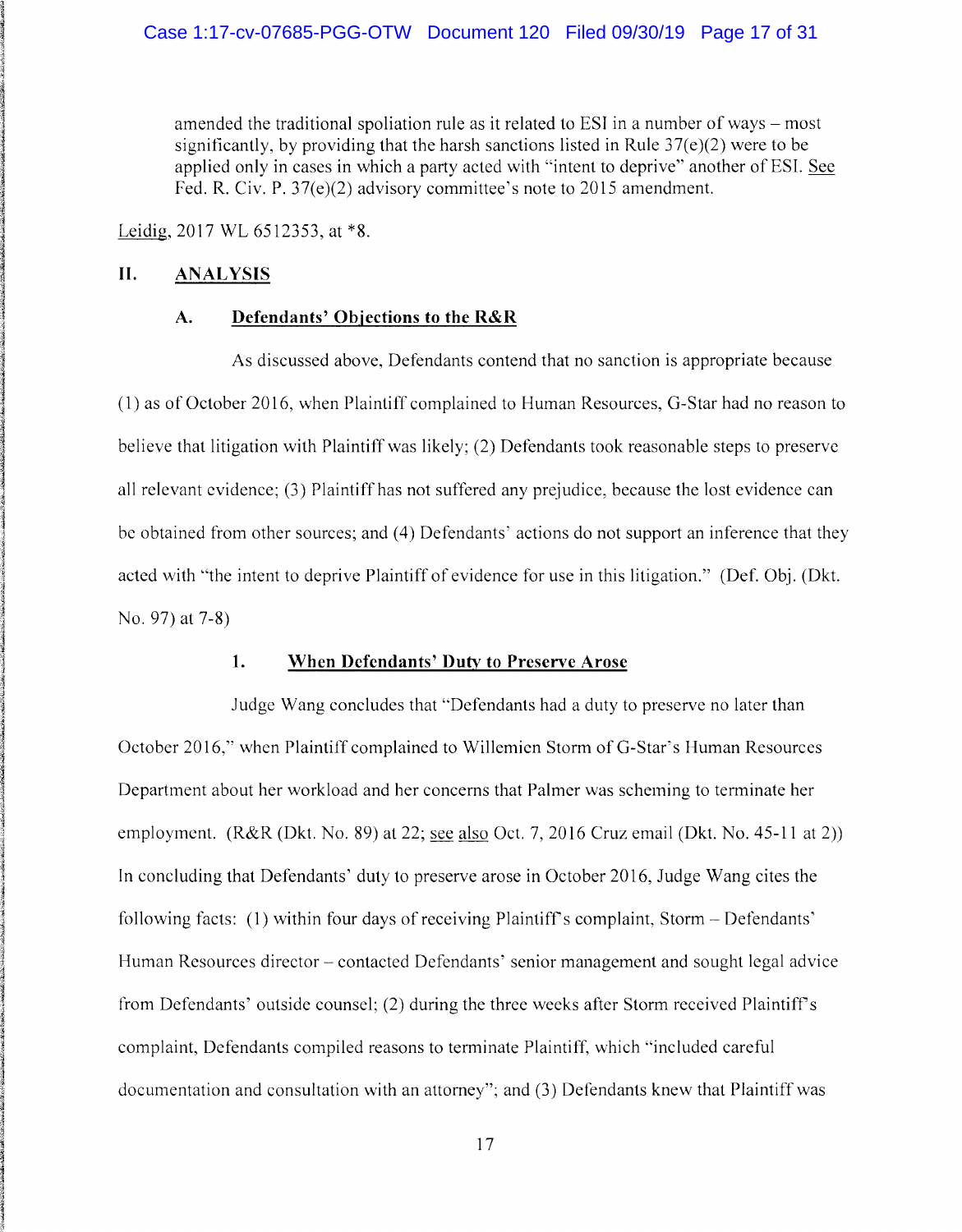### Case 1:17-cv-07685-PGG-OTW Document 120 Filed 09/30/19 Page 18 of 31

consulting an attorney in October 2016, because Plaintiff indicated as much in her exchanges with Defendants' human resources department.<sup>6</sup> (Id. at 22-23) According to Judge Wang, .. [t ]hese circumstances combined with the content of Plaintiff's complaint makes clear that the relevant people at G-Star anticipated litigation by October 2016." (Id. at 23)

Defendants contend that Judge Wang "incorrectly found that G-Star's duty to preserve was triggered in October 2016,'' because Defendants "had no reason to conclude that litigation was likely at that time." (Def. Obj. (Dkt. No. 97) at 19) Defendants argue that they did not know that litigation was likely in October 2016, because Plaintiff's complaints to Storm "did not mention any actionable harassment or discrimination or request any additional wages." (Id.) Moreover, "[a]lthough Plaintiff made mention of a lawyer at the time of [her complaint to Storm], Plaintiff never identified any lawyer and no lawyer ever surfaced during the parties' internal efforts to resolve the matter." (Id. at 20) Finally, Defendants contend that the fact ·'[tJhat G-Star contacted Ms. Kundar to discuss [Plaintiff's complaint to Storm] ... amounts to nothing more than sensibly seeking advice." (Id. at 20) According to Defendants, "[i]t cannot be that anytime any employee complains to an employer – regardless of whether any actionable conduct is asserted and regardless of whether the employer consults with counsel - the employer must immediately expect litigation to be likely and impose a litigation hold." (Id.)

The first element of the traditional spoliation test requires the moving party to demonstrate that "'the party having control over the evidence ... had an obligation to preserve it at the time it was destroyed."' Byrnie, 243 F.3d at 107 (quoting Kronisch v. United States, 150

*c,* Given that (1) Plaintiff's first complaint to Storm was on September 24, 2016; (2) Storm forwarded her email traffic with Plaintiff to G-Star's senior management on September 28, 2016; and (3) Storm consulted outside counsel at this time (Sept. 28, 2016 Storm email (Dkt. No. 45- 7)), it is not entirely clear to this Court why the parties and Judge Wang focus exclusively on October 2016.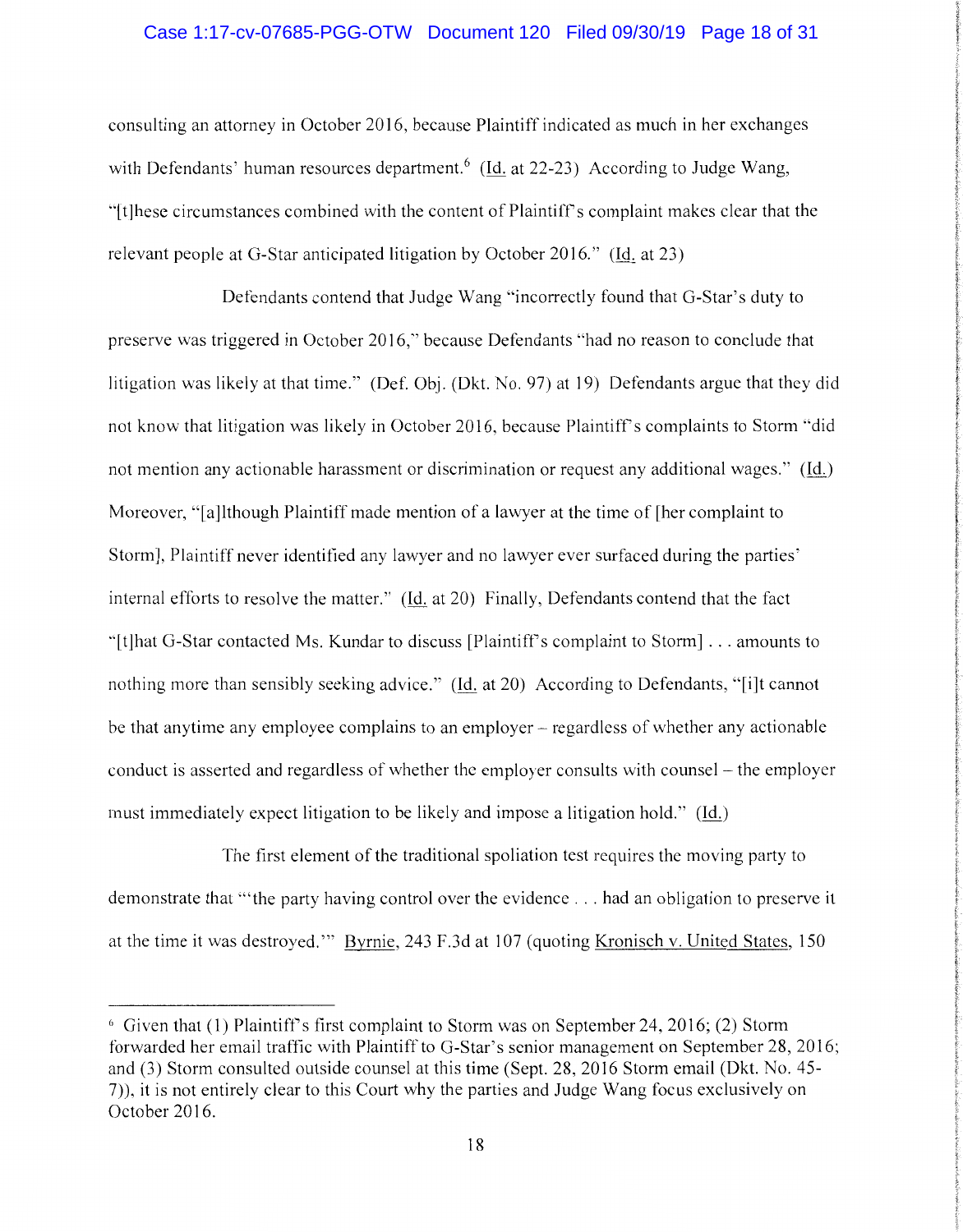#### Case 1:17-cv-07685-PGG-OTW Document 120 Filed 09/30/19 Page 19 of 31

F.3d 112, 126 (2d Cir. 1998))) Generally, "(t]he obligation to preserve evidence arises when the party has notice that the evidence is relevant to litigation or when a party should have known that the evidence may be relevant to future litigation." Fujitsu Ltd. v. Federal Exp. Corp., 247 F.3d 423,436 (2d Cir. 2001). The obligation arises "most commonly when suit has already been filed, providing the party responsible ... with express notice, but also on occasion ... when a party should have known that the evidence may be relevant to future litigation." Kronisch, 150 F.3d at 126-27.

Here, this Court disagrees with Judge Wang's determination that Defendants' duty to preserve evidence arose in October 2016, and concludes that that finding is clearly erroneous. As an initial matter, in none of Plaintiff's communications with Storm in September and October 2016 does she articulate any sort of legal claim. She does not complain, for example, that she is not being paid overtime compensation. Nor does she suggest that she is the victim of sexual harassment or that she is suffering discrimination based on race, sex, or another forbidden factor. While she accuses Palmer of creating a "hostile work environment," that accusation is based on Palmer's alleged practice of "overload[ing]" Plaintiff with work, and ·'conspir[ing] ... to fire her." (Sept. 25, 2016 Cruz email (Dkt. No. 45-8 at 2)) But Palmer's alleged practice of giving Plaintiff"more work than humanly possible [to complete]," and "campaign . . . to terminate [Plaintiff]" (Oct. 7, 2016 Cruz email (Dkt. No. 45-11 at 2)) standing alone - provide no basis for a legal claim. Although Plaintiff mentions that she is consulting with an attorney, she does not state that she is planning to bring a lawsuit against Defendants.

The Court concludes that Plaintiff's complaints to Storm in September and October 2016 were not sufficient to alert Defendants that "litigation was likely" (see Fed. R. Civ.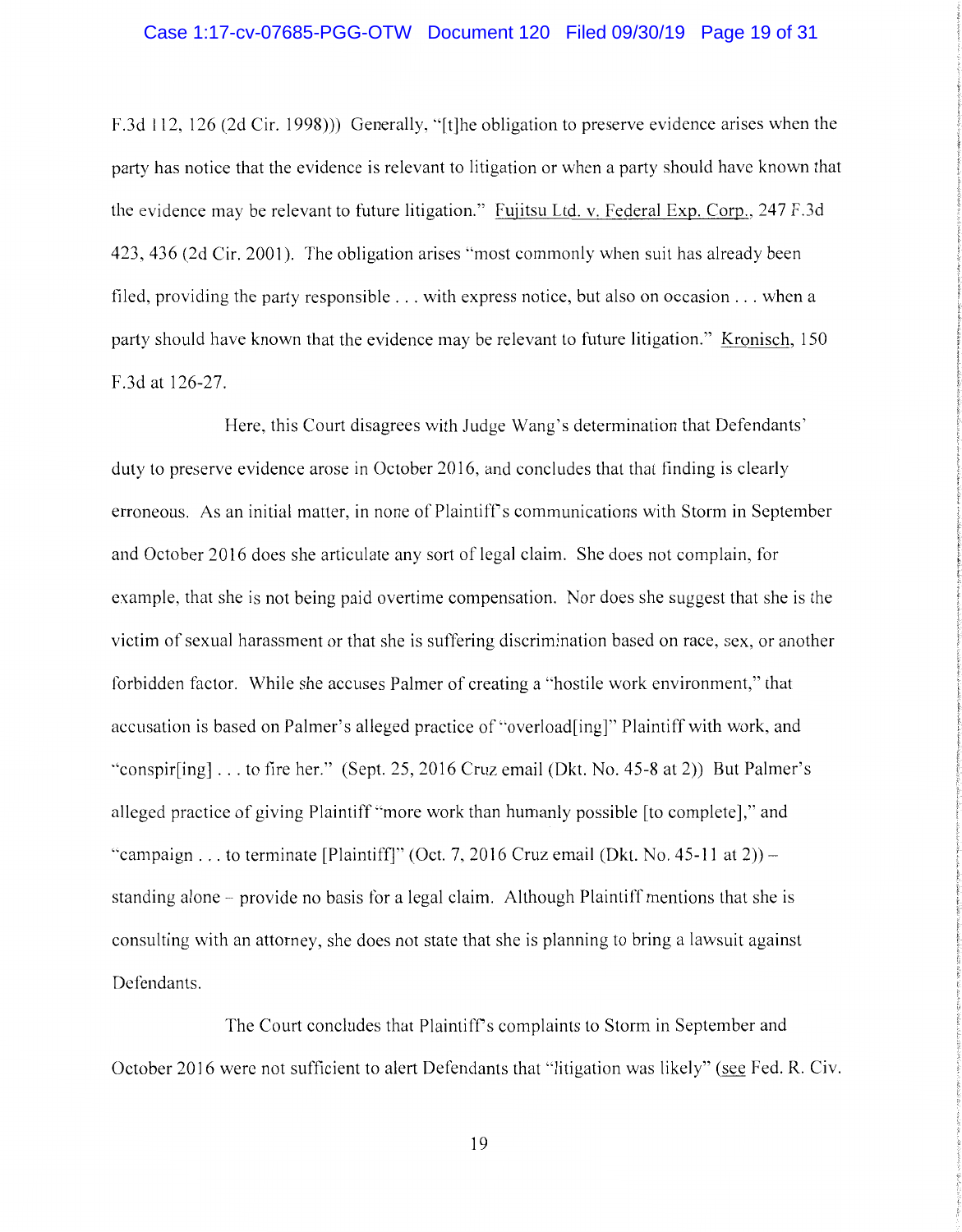#### Case 1:17-cv-07685-PGG-OTW Document 120 Filed 09/30/19 Page 20 of 31

P. 37 advisory committee note to 2015 amendment), nor did they trigger an obligation on Defendants' part to preserve ESI in compliance with Fed. R. Civ. P. 37(e).

Zubulake v. UBS Warburg LLC, 220 F.R.D. 212,217 (S.D.N.Y. 2003), cited by Judge Wang, is not to the contrary. There, the court found that the duty to preserve evidence arose before the filing of plaintiffs August 2001 EEOC complaint because (1) plaintiff's immediate supervisor admitted at his deposition that he feared litigation in April 2001, and (2) while "one or two employees contemplate the possibility that fellow employee might sue does not generally impose a firm-wide duty to preserve," "it appear[ed] that almost everyone associated with [plaintiff] recognized the possibility that she might sue." Id. at 216-17. Here, there is no evidence that anyone at G-Star believed  $-$  in September and October 2016  $-$  that Plaintiff would sue. Indeed, as discussed above, none of Plaintiff's complaints to Storm appeared to present a basis for liability.

That Storm consulted with senior management and outside counsel at this time does not demonstrate that Defendants believed that "litigation was likely." Fed. R. Civ. P. 37 advisory committee note to 2015 amendment. Stated another way, seeking management or legal advice about how to address an employee's complaints, or about a possible future termination, does not demonstrate that one believes that litigation is imminent. Indeed, senior managers and legal counsel are often consulted so that litigation can be avoided. Similarly, the fact that Storm and Palmer began discussing a possible termination of Plaintiff in October 2016 does not demonstrate that they believed that litigation was likely. Not every termination of an employee results in litigation. Indeed, the vast majority of employee terminations do not result in litigation.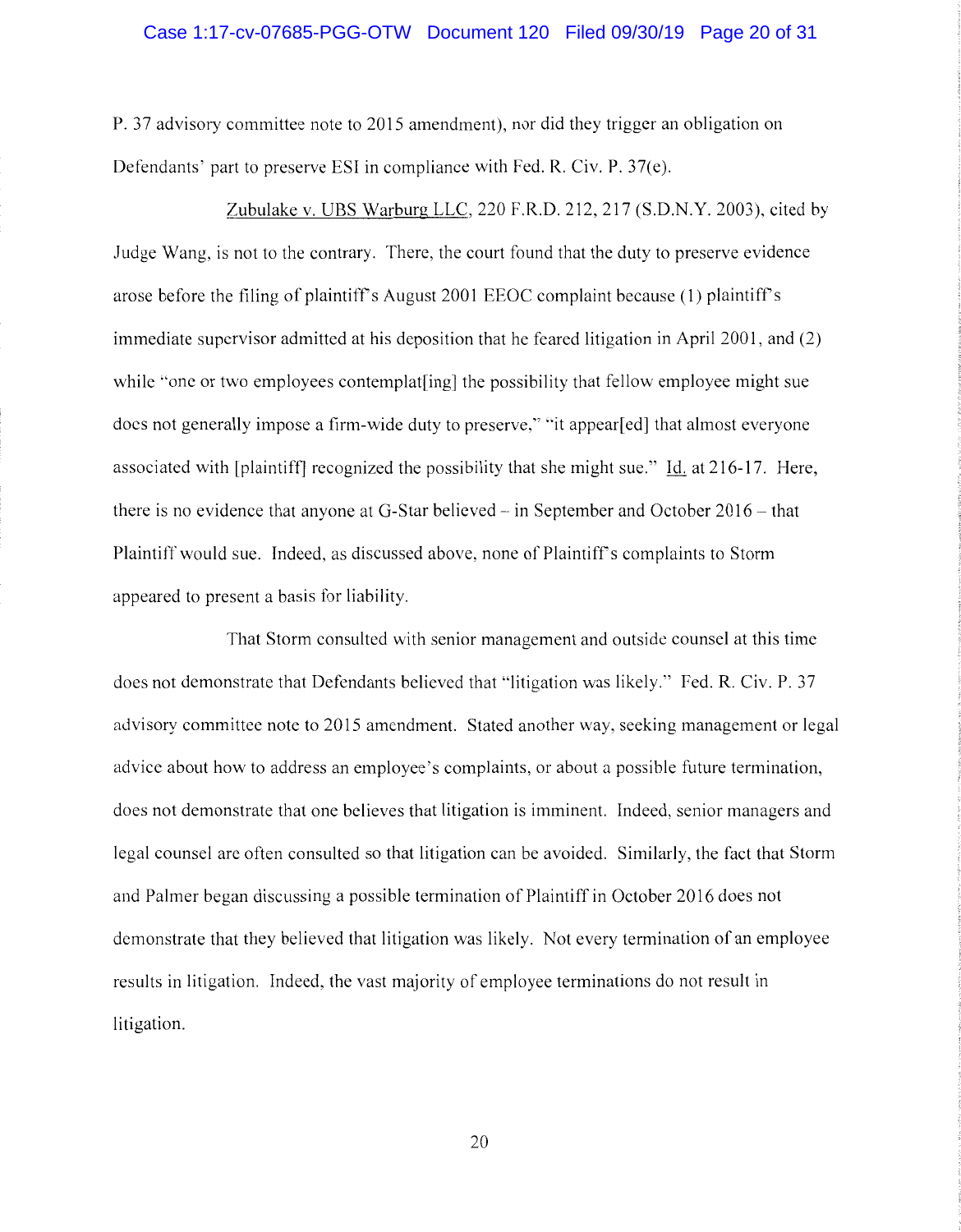### Case 1:17-cv-07685-PGG-OTW Document 120 Filed 09/30/19 Page 21 of 31

In sum, the possible future termination of a disgruntled employee does not present a likelihood of litigation where (1) the employee's complaints do not present a basis for a recognized cause of action; and (2) the employee has not threatened to bring a lawsuit or suggested that she will do so.

This Court concludes that Defendants' duty to preserve evidence arose on April 3, 2017, when Plaintiff's counsel told defense counsel "that Plaintiff [was) planning to pursue claims against Defendants for among other things, FLSA and NYLL violations, based on unpaid overtime wages, as well as sexual harassment, hostile work environment, discrimination based on race and gender, and retaliation." (Adelman Decl. (Dkt. No. 43)  $\P$ 4)

Because Plaintiffs' emails were deleted in March 2017, before Defendants' duty to preserve arose, Plaintiff "has failed to establish the first element of spoliation" as to those documents. Piccone v. Town of Webster, No. 09-CV-6266T, 2010 WL 3516581, at \*7 (W.D.N.Y. Sept. 3, 2010). Plaintiffs SAP account was, however, deleted in December 2017, when Defendants were on notice of Plaintiff's lawsuit. Accordingly, this Court must address Judge Wang's determination that Defendants' duty to preserve extends to Plaintiff's SAP account.

#### **B. Whether Defendants' Duty to Preserve Extends to Plaintifrs SAP Account**

"While a litigant is under no duty to keep or retain every document in its possession[,] ... it is under a duty to preserve what it knows, or reasonably should know, is relevant in the action, is reasonably calculated to lead to the discovery of admissible evidence, is reasonably likely to be requested during discovery and/or is the subject of a pending discovery request."' Zubulake, 220 F.R.D. at 217 (quoting Turner v. Hudson Transit Lines, Inc., 142 F.R.D. 68, 72 **(S.D.N.Y.** 1991)); see also Leidig, 2017 WL 6512353, at \*9 (obligation to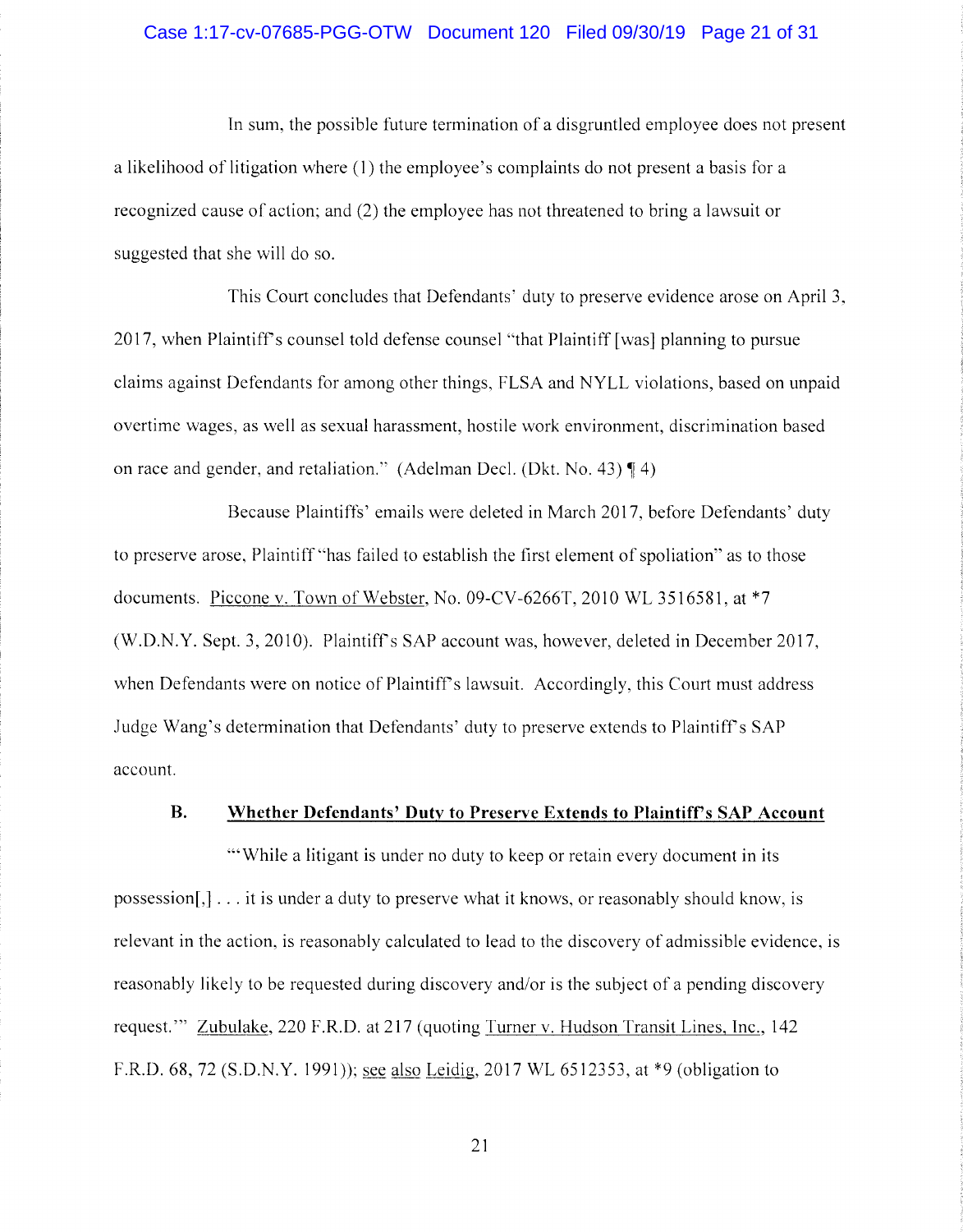### Case 1:17-cv-07685-PGG-OTW Document 120 Filed 09/30/19 Page 22 of 31

preserve evidence runs to "documents that a party knew or 'should have known' were relevant to future litigation"). For the purposes of Rule  $37(e)$ , "relevance' means relevance for purposes of discovery, which is 'an extremely broad concept."' Orbit One Commc'ns, Inc. v. Numerex Corp., 271 F.R.D. 429,436 (S.D.N.Y. 2010) (quoting Condit v. Dunne, 225 F.R.D. 100, 105 (S.D.N.Y. 2004))

Judge Wang determined that Defendants should have known that Plaintiff's SAP account was relevant to Plaintiff's claims, thereby triggering an obligation to preserve that account. (R&R (Dkt. No. 89) at 24) The Court concludes that Judge Wang's determination that, Defendants had a duty to preserve Plaintiff's SAP account is not "clearly erroneous" or "contrary to law." Fed. R. Civ. P. 72(a).

On April 3, 2017, Plaintiff's counsel informed Defendants that Plaintiff intended to assert claims under the Fair Labor Standards Act and the New York Labor Law relating to unpaid overtime compensation. (Kundar Decl. (Dkt. No. 50)  $\P$  13) Any evidence probative of the amount of hours Plaintiff worked is relevant to her claims for overtime compensation.

Here, Plaintiff claims that she "frequently worked before and after regularly scheduled hours" and "would log into SAP and [her] email to respond to inquiries, enter orders and send reports to account managers." (Cruz Decl. (Dkt. No. 44)  $\P$  5-6) Plaintiff further claims that "[t]he majority of [her] work with Defendants is documented in emails, SAP, RetailPro, and SalesForce." (Id.  $\phi$ ) Defendants have not disputed these assertions. It is thus obvious that Plaintiffs SAP account could shed light on whether she worked more than forty hours a week. Moreover, the declaration filed by Defendants' ICT department manager, Buist, indicates that, were it not for a "glitch" in the system, the July 2017 litigation hold would have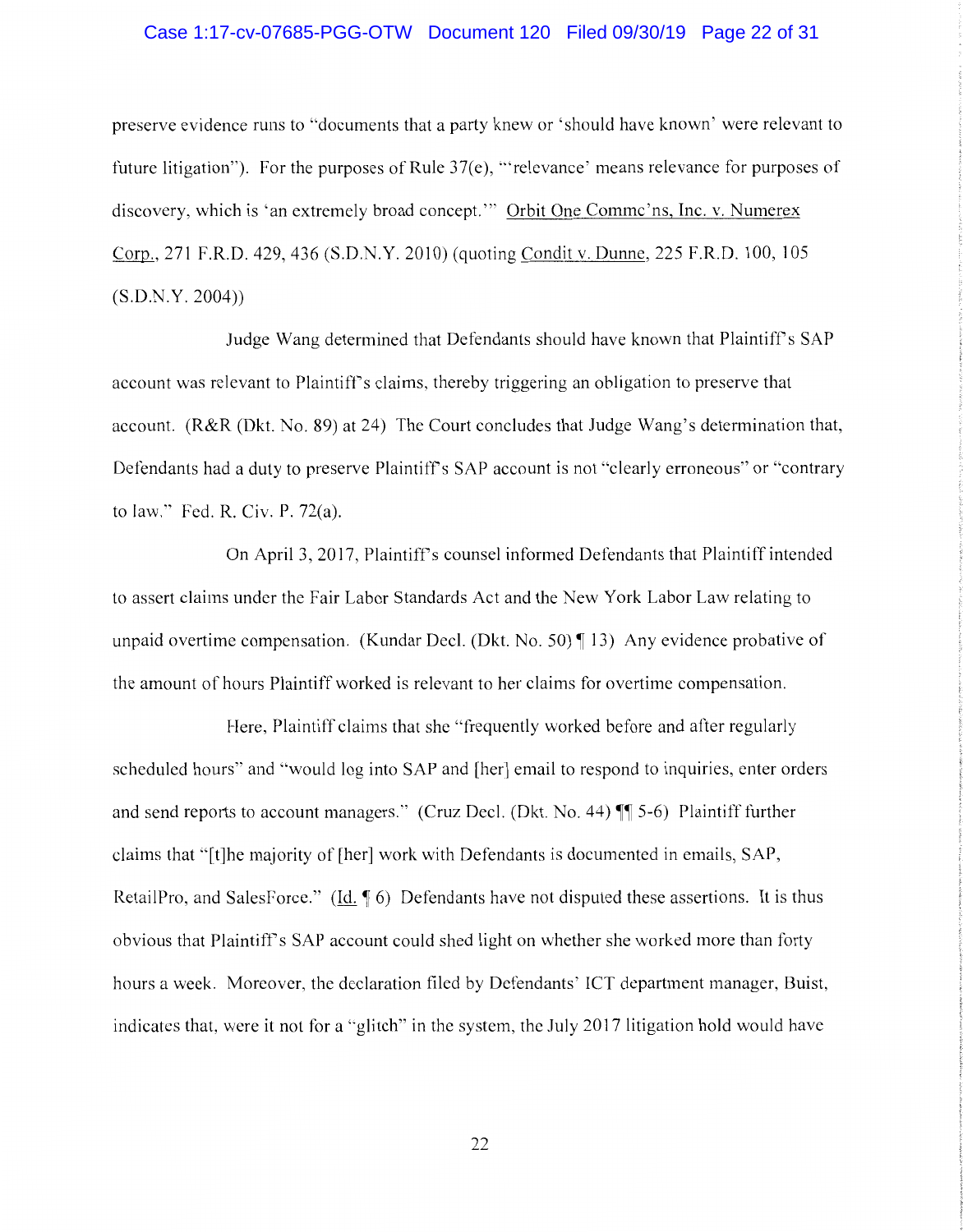included Plaintiff's SAP account. (Buist Decl. (Dkt. No. 52)  $\lll$  7) The Court concludes that

Plaintiffs SAP account falls within the scope of Defendants' duty to preserve.

# **C. Whether Defendants Took Reasonable Steps to Preserve Plaintiff's SAP Account**

Plaintiff, as the party seeking sanctions, must show that defendants did not

"take reasonable steps to preserve" Plaintiff's SAP account. Moody v. CSX Transportation, Inc.,

271 F. Supp. 3d 410,426 (W.D.N.Y. 2017); see also Fed. R. Civ. P. 37(e)(l).

In her R&R, Judge Wang concludes that

Defendants deleted Plaintiff's SAP account in December 2017 despite the litigation hold. This deletion reflects that neither Defendants nor their counsel took "reasonable steps" to preserve Plaintiff's SAP account even after Plaintiff's Complaint had been filed. See Zubulake, 220 F.R.D. at 220 ("Once the duty to preserve attaches, any destruction of documents is, at a minimum, negligent."). Ms. Kundar's excuse that she was not aware of Plaintiff's SAP files is of no merit. Indeed, Ms. Kundar's ignorance of Plaintiff's SAP files (and both her and in-house counsel's ignorance of Plaintiff's emails' deletion until March 2018) indicates that neither counsel monitored Defendants' compliance with the litigation hold as required.

(R&R (Dkt. No. 89) at 25 (alterations in original))

Defendants argue, however, that Defense counsel took reasonable steps to

preserve Plaintiff's SAP account by (1) "advis[ing] in-house counsel of the need to preserve evidence"; and (2) sending Defendants "list[s] of documents to assemble for use in this action." (Def. Obj. (Dkt. No. 97) at 22) Defense counsel's obligations extend further than simply advising her clients as to what documents might be necessary in the litigation, however. Counsel has an obligation to "become fully familiar with her client's document retention policies, as well as the client's data retention architecture." Zubulake v. UBS Warburg LLC, 229 F.R.D. 422, 432 (S.D.N.Y. 2004) '·This will invariably involve speaking with information technology personnel, who can explain system-wide backup procedures and the actual (as opposed to theoretical) implementation of the firm's ... policy." Id. Here, there is no evidence that defense counsel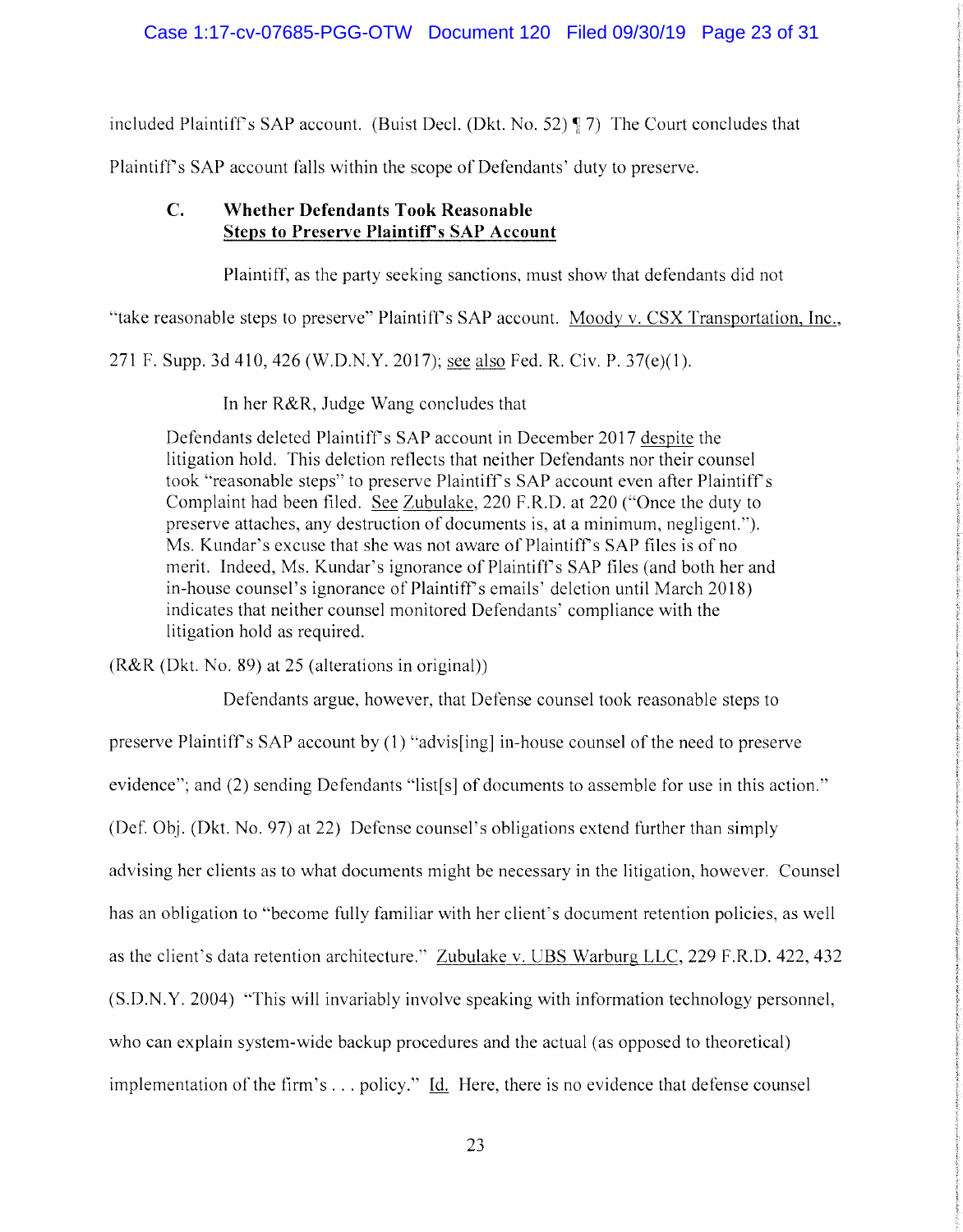familiarized herself with Defendants' "document retention policies." And it appears that counsel was not aware of the technology that Plaintiff used every day at work. Accordingly, this Court finds no error in Judge Wang's conclusion that Defendants did not take reasonable steps to preserve Plaintiff's SAP account.

## **D. Whether Defendants Acted with the Intent to Deprive Plaintiff of Data Stored In Her SAP Account**

Rule 37(e) "permits sanctions such as an adverse inference instruction or

dismissal only in instances in which the spoliating party acted with 'intent to deprive another

party of the information's use in the litigation.'" Leidig, 2017 WL 6512353, at \*10 (quoting

Fed. R. Civ. P. 37(e)(2)(A)-(C))

Judge Wang concludes that

the circumstances surrounding Defendants' spoliation of ESI support an inference that Defendants acted with the intent to deprive Plaintiff of evidence. Defendants' duty to preserve arose no later than October 2016 when Defendants consulted their outside litigation counsel, Ms. Kundar. After that time, Defendants had an obligation to preserve Plaintiff's ESI in the anticipation or conduct of litigation, yet Defendants took no reasonable steps to preserve Plaintiff's ESI, and now that ESI cannot be restored or replaced through additional discovery. Plaintiff's emails and SAP information were lost because Defendants failed to take any steps to preserve them prior to their deletion. See Ottoson v. SMBC Leasing & Fin., Inc., 268 F. Supp. 3d 570, 582 (S.D.N.Y. 2017) (failure "to take any reasonable steps to preserve" relevant evidence satisfies the requisite level of intent required by Federal Rule of Civil Procedure 37(e)(2)); Ungar v. City of New York, 329 F.R.D. 8, 13 (E.D.N.Y. 2018) ("[w ]hether the spoliator affirmatively destroys the data, or passively allows it to be lost, is irrelevant; it is the spoliator's state of mind that logically supports the adverse inference"). Defendants' failure to take any steps to preserve Plaintiff's emails is particularly troubling because the particular individuals who received and discussed Plaintiff's first complaint to Human Resources - and consulted outside litigation counsel on a proper response - were the same individuals creating lists of reasons to terminate Plaintiff just two weeks later.

Defendants' failure to impose a litigation hold before July 2017 was "so stunningly derelict as to evince intentionality." Moody v. CSX Transportation, Inc., 271 F. Supp. 3d 410, 431-32 (W.D.N.Y. 2017). In October 2016, Defendants – aware that Plaintiff had actively consulted with an attorney on matters included in her internal complaint, and who themselves sought and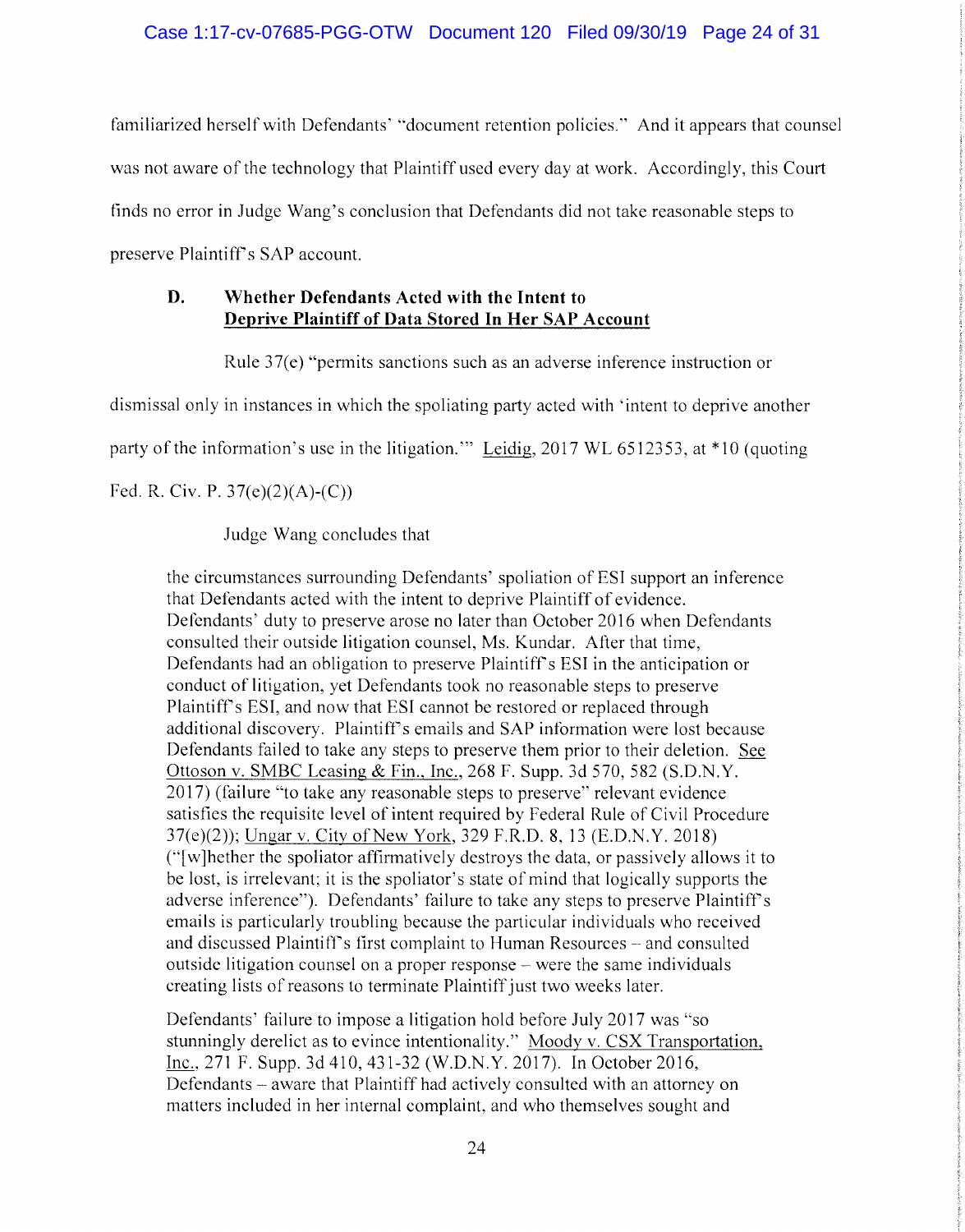received advice from outside litigation counsel and began taking steps to terminate Plaintiff's employment – did not impose a litigation hold. In early January 2017, Plaintiff filed a second complaint to Human Resources, but Defendants again chose not to impose a litigation hold. In late January 2017, after Defendants terminated Plaintiff's employment, Defendants again failed to impose a litigation hold. In March 2017, after Ms. Palmer noticed that Plaintiff had not returned the release of all claims arising out of her employment, and two months after Plaintiff's termination, Defendants still did not impose a litigation hold. In April 2017, Mr. Adelman called Ms. Kundar regarding Plaintiff's claims, but Defendants still did not impose a litigation hold. At each occasion, Defendants had more information and more reason to impose a litigation hold that would have preserved Plaintiff's ESI. Defendants failed at every opportunity. Such repeated failure, especially considering Ms. Kundar's involvement in providing advice since October 2016, evidences an intent to deprive. See Moody, 271 F. Supp. 3d at 431-432 ("defendants' repeated failure over a period of years to confirm that the data had been properly preserved despite its ongoing and affirmative Rule 11 and Rule 26 obligations ... evince[s] intentionality"); O'Berry v. Turner, No. 15- CV-0064, 2016 WL 1700403, at \*4 (M.D. Ga. Apr. 27, 2016) ("severe measures ... are most appropriate to remedy the wrong"; ''additional efforts to ensure the preservation of these materials once the spoliation letter was received" should have been made; "[s]uch irresponsible and shiftless behavior can only lead to one conclusion - that [defendants] acted with the intent to deprive'').

(R&R (Dkt. No. 89) at 30-31)

Defendants object to Judge Wang's finding of intent because (1) "the duty to preserve did not attach in October 2016"; (2) there is no evidence that Defendants acted with an intent to deprive Plaintiff of the SAP data; and (3) Defendants' efforts to reproduce Plaintiff's SAP data refute a finding of intent to deprive. (Def. Obj. (Dkt. No. 97) at 27-29)

In urging this Court to find that Defendants acted with an intent to deprive,

Plaintiff contends that Defendants' "conduct in this litigation" is so egregious as to constitute

''circumstantial evidence" of their intent to deprive Plaintiff of relevant information. (Pltf. Resp.

(Dkt. No. 108) at 30)

This Court concludes that Plaintiff has not shown that Defendants acted with the intent to deprive Plaintiff of relevant evidence. As an initial matter, this Court has ruled that Defendants duty to preserve ESI did not arise until April 3, 2017, when Plaintiff's counsel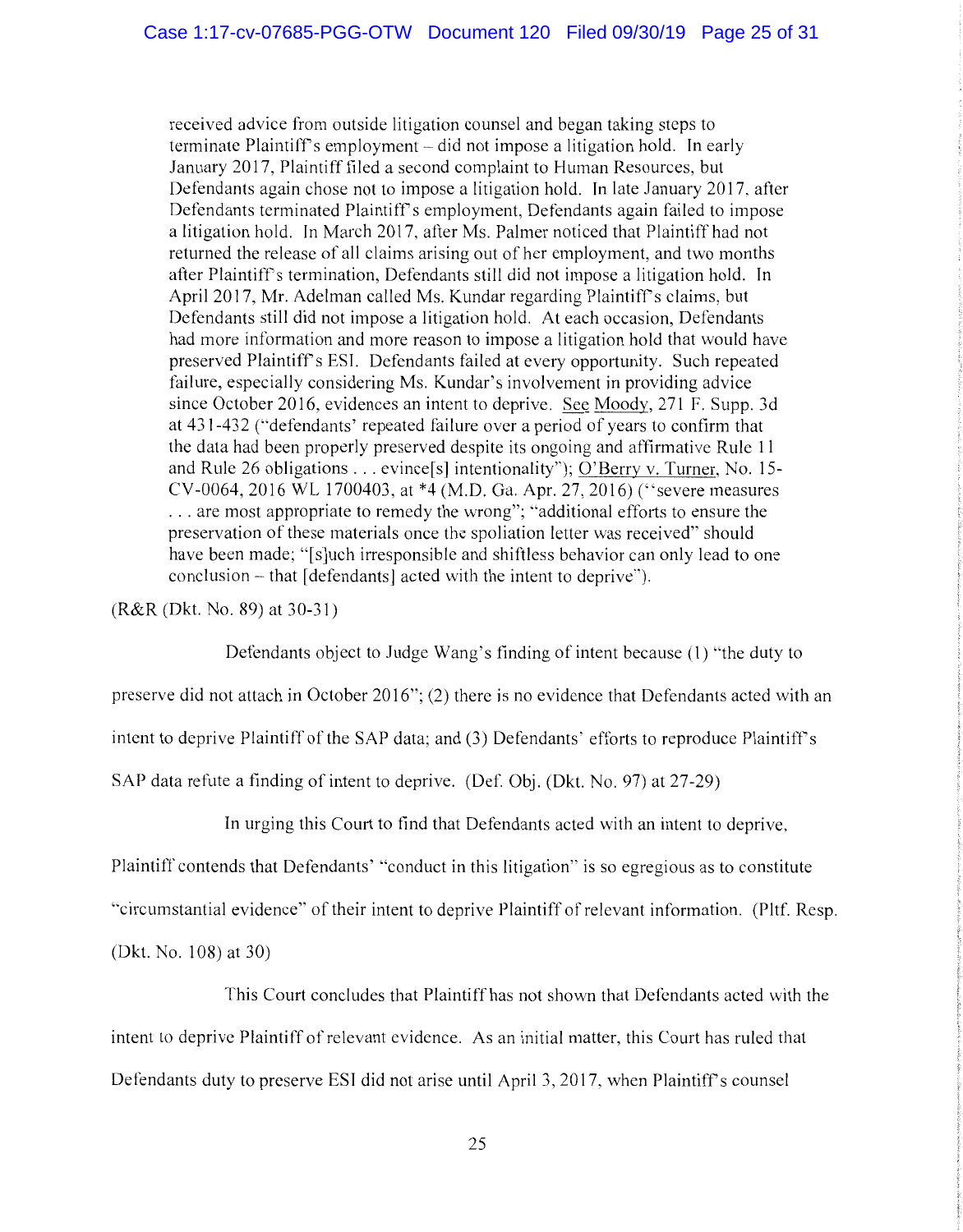### Case 1:17-cv-07685-PGG-OTW Document 120 Filed 09/30/19 Page 26 of 31

alerted Defendants to Plaintiffs claims. By that time, Plaintiff's email account had already been deleted. Accordingly, Defendants failure to impose a litigation hold prior to April 3, 2017, is not proof of intent to deprive.

As to Plaintiff's SAP account, Defendants deleted this data in December 2017, several months after this lawsuit was filed. Accordingly, at the time Plaintiff's SAP account was deleted, Defendants were on notice of Plaintiff's claims and – as discussed above – knew or should have known that Plaintiff's SAP account would contain data relevant to her overtime compensation claims under the FLSA and the NYLL.

This Court concludes, however, that Defendants acted negligently, and not with culpable intent. As an initial matter, defense counsel appears not to have understood the relevance of SAP data until she received Plaintiff's first request for the production of documents in March 2018. (Kundar Decl. (Dkt. No. 50) 123) After receiving Plaintiff's requests, defense counsel requested the SAP data from Defendants. She then learned that there had been a "glitch" in the system that had caused Plaintiff's SAP account to be deleted along with her email. (Id. **[** 26; Buist Decl. (Dkt. No. 52) ¶ 7) After discovering this deletion, defense counsel and Defendants worked to reproduce the missing data, expending significant resources in doing so. (Kundar Decl. **¶** 27, 37) While the record here demonstrates that Defendants were negligent in failing to preserve Plaintiff's SAP account, the record does not demonstrate that Defendants destroyed Plaintiff's SAP account with the "'intent to deprive [her] of the information's use in litigation."' Leidig, 2017 WL 6512353, at \*11 (quoting Fed. R. Civ. P. 37(e)(2)(A)-(C)) (emphasis in Leidig). $<sup>7</sup>$ </sup>

 $<sup>7</sup>$  To be sure, defense counsel's conduct in this litigation has been troubling. She discovered in</sup> March and April 2018 that Plaintiff's emails and SAP data, respectively, had been deleted (Kundar Decl. (Dkt. No. 50) **11** 24, 36), but she did not disclose the deletions to the Court or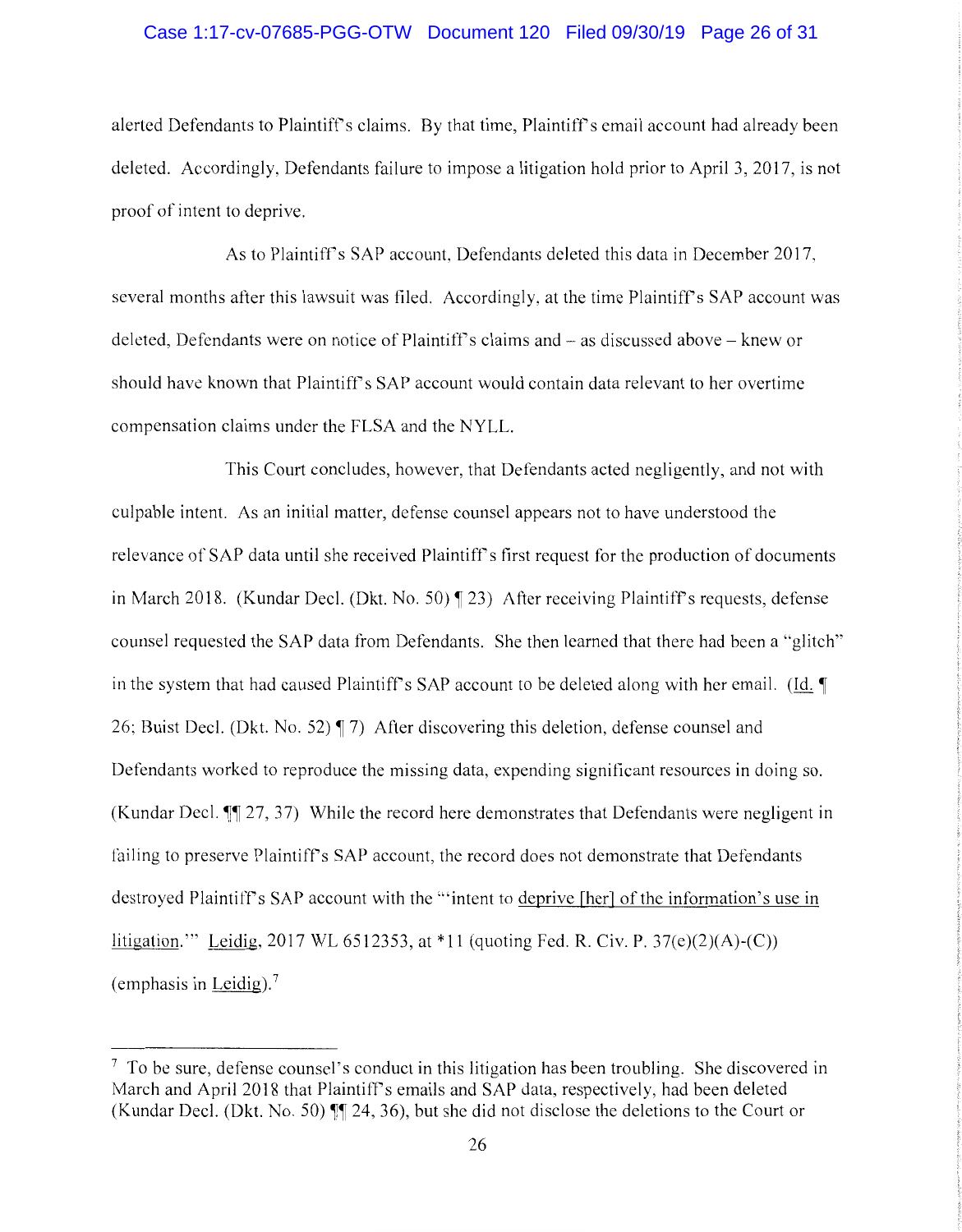### Case 1:17-cv-07685-PGG-OTW Document 120 Filed 09/30/19 Page 27 of 31

The cases relied on by Judge Wang (R&R (Dkt. No. 89) at 30-31) are not to the contrary. See O'Berry v. Turner, No. 7:15-CV-00064-HL, 2016 WL 1700403, at \*1, \*4 (M.D. Ga. Apr. 27, 2016) (intent to deprive found where plaintiff, the victim of a car accident caused by defendants' truck driver, requested that defendants "preserve driver logs, information gathered from the truck, and information about the truck itself'; after receiving this request, defendants allowed "[t]he [relevant] documents [to be] moved from one building to another, during which individuals unaware of their importance had access to and control over the information," which was lost); GN Netcom, Inc. v. Plantronics, Inc., No. CV 12-1318-LPS, 2016 WL 3792833, at \*7 (D. Del. July 12, 2016) (defendant was involved in a "hotly-contested antitrust lawsuit between fierce competitors"; intent to deprive found where defendant's senior vice president "repeatedly direct[ ed] Plantronics employees to delete emails, despite knowing of the litigation hold, and at least partly out of concern as to how those emails would be used in litigation against Plantronics if they were produced to GN").

In Moody v. CSX Transportation, Inc., 271 F. Supp. 3d 410 (W.D.N.Y. 2017), also cited by Judge Wang, plaintiff was struck by a train and dragged approximately twenty feet, resulting in severe injuries. Moody, 271 F. Supp. 3d at 414. Defendant CSX

opposing counsel until July 26, 2018. (Id.  $\llbracket$  34) Defense counsel's explanation for the delay is that she thought that "Defendants might yet find a substitute way to provide what had been deleted." (Id. 1 30) This belief does not excuse the obligation to make a timely disclosure. To be clear, once counsel discovered that relevant information had been destroyed, disclosure should have been made immediately.

In making a determination as to intent, however, the Court must also consider Defendants' efforts to recover the SAP data. Defendants have devoted substantial resources to this task, and have recovered "tables from the SAP system from 2014, 2015, 2016, and 2017, which show the time Plaintiff used the SAP system to enter orders." (Kundar Decl. (Dkt. No. 50) ¶ 39; see also Pltf. Obj. (Dkt. No. 95) at 9 ("Defendants produced partially recovered SAP data.") This Court concludes that while Defendants were negligent in failing to preserve Plaintiff's SAP account, Plaintiff has not demonstrated that Defendants acted with an intent to deprive.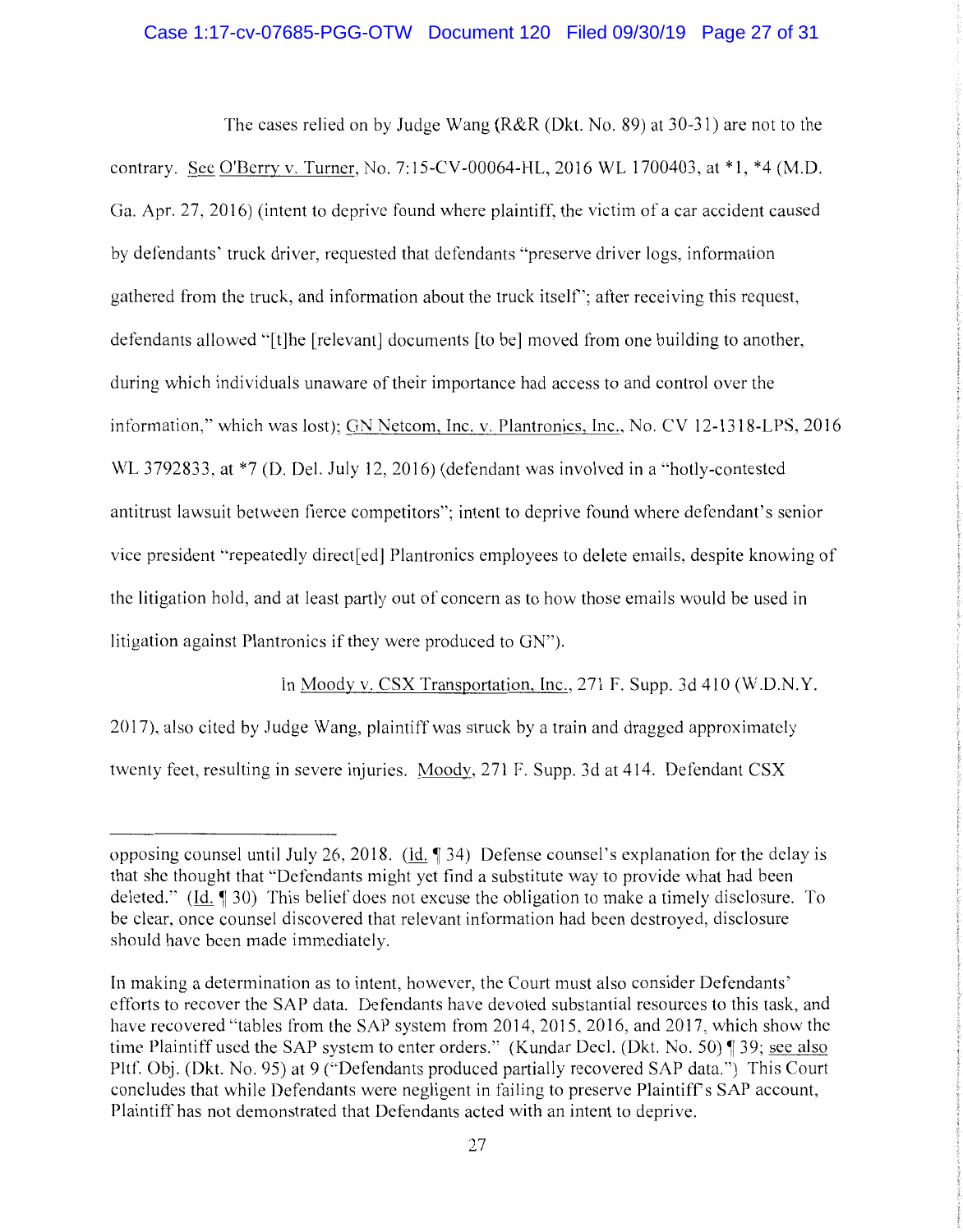# Case 1:17-cv-07685-PGG-OTW Document 120 Filed 09/30/19 Page 28 of 31

uploaded certain event recorder data from the locomotive within hours of the accident. Id. at 426. That data was relevant to "(1) whether the bell and/or horn were sounded prior to train movement, (2) how fast the train was moving when Moody was struck; and (3) whether the brakes had been applied." Id. Over the next four years, CSX never checked whether the data had been properly uploaded, but destroyed the original source of the event recorder data. Id. at 426, 428. It later emerged that the data had not been properly uploaded. Id. at 423. The district court found that "[t]he proposition that a sophisticated railroad transportation corporation such as CSX could be involved in a serious accident in which an individual lost a limb and thereafter fail for four years to review critical data relating to how that accident occurred is unfathomable.'' Id. at 426-27. The court further concluded that CSX had acted with intent to deprive, because the destroyed evidence was "the most important evidence," and the defendants' decision to override the original source of the data was "so stunningly derelict as to evince intentionality." Id. at 431.

Here, the circumstances are not nearly as severe. Defendants deleted Plaintiff's email account at a time before their obligation to preserve had been triggered. Although (1) Defendants also deleted Plaintiff's SAP account, and (2) the SAP account contains data that is relevant to Plaintiffs overtime compensation claim, the SAP account is not a record of hours worked, and is not "the most important evidence" of her overtime claims. Moreover, once Defendants learned that Plaintiff was requesting the SAP data, they made expeditious efforts to recover the data, and succeeded in retrieving much of what had been lost.

In sum, while the record demonstrates that Defendants did not take "reasonable steps" to preserve Plaintiff's SAP account, it does not demonstrate that Defendants acted with a culpable state of mind in destroying the SAP account.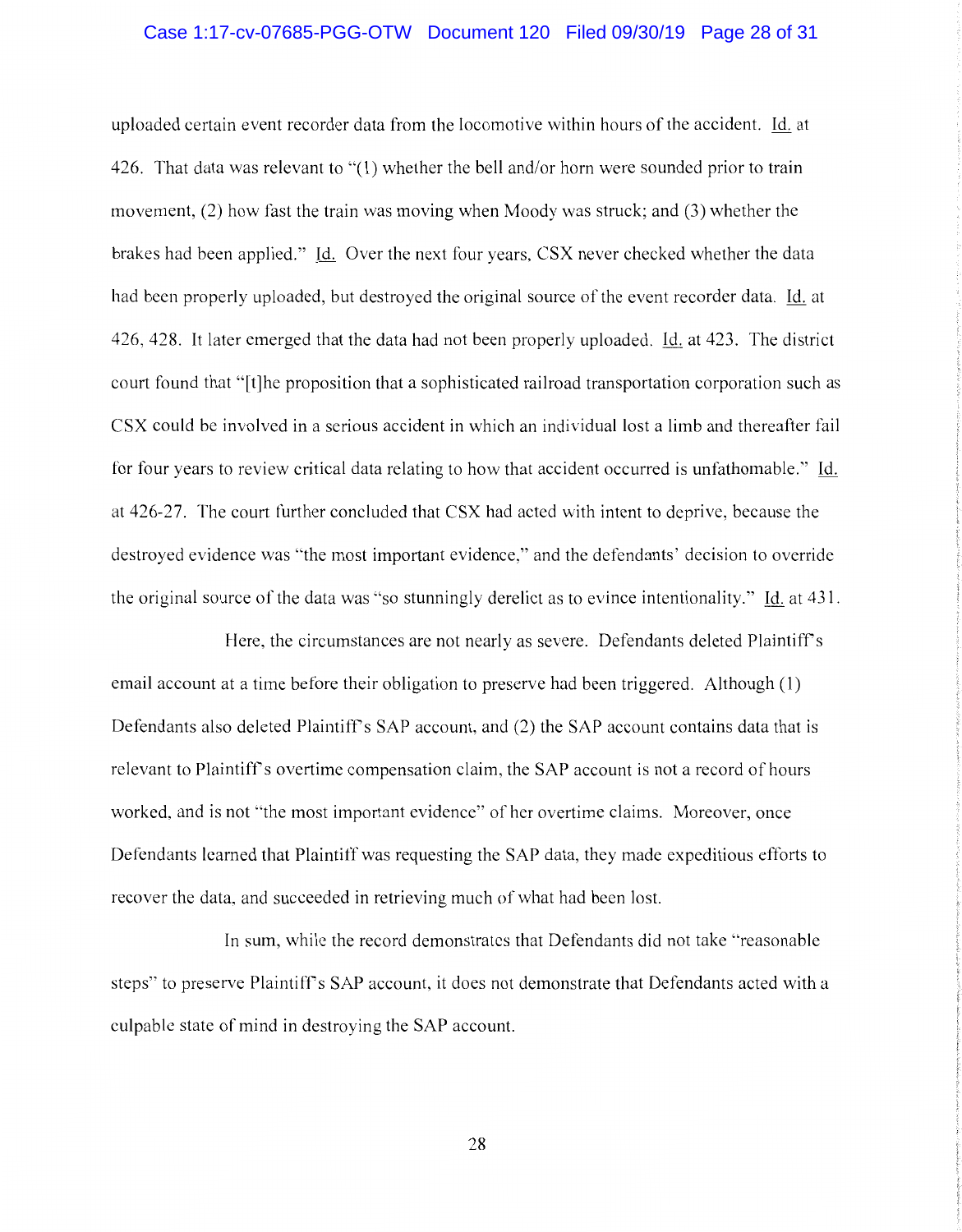### **E. Whether Plaintiff Has Been Prejudiced by the Destruction of the SAP Account**

Where, as here, a party acts negligently and not with intent to deprive, Rule 37(e)(l) "permits the imposition of sanctions only when there is 'prejudice to another party from loss of the information." Leidig, 2017 WL 6512353, at  $*12$  (quoting Fed. R. Civ. P. 37(e)(1)) "The advisory committee's note to the 2015 amendment of Rule  $37(e)(1)$  stated that '[a]n evaluation of prejudice from the loss of information necessarily includes an evaluation of the information's importance in the litigation." Id. (quoting Fed. R. Civ. P.  $37(e)(1)$  advisory committee's note to 2015 amendment) (alterations in Leidig). "The Advisory Committee further cautioned that '[t]he rule does not place a burden of proving or disproving prejudice on one party or the other,' and that '[t]he rule leaves judges with discretion to determine how best to assess prejudice in particular cases."' Id. (quoting Fed. R. Civ. P. 37(e)(l) advisory committee's note to 2015 amendment) (alterations in Leidig).

Judge Wang states that "[p]rejudice to Plaintiff from the deletion of her email and SAP account is apparent." (R&R (Dkt. No. 89) at 28) Judge Wang focuses on the deletion of Plaintiff's email account, however, and does not analyze whether Plaintiff was prejudiced by the loss of her SAP account.

Plaintiff argues that she has been prejudiced by the destruction of her SAP account, "as she will be unable to rebut Defendants' defenses," including that (1) "Plaintiff did not work more than forty hours [per week]"; (2) Defendants lacked knowledge of the same; and (3) Plaintiff falsely reported her hours. (Pltf. Br. (Dkt. No. 46) at 28) Plaintiff contends that the SAP data Defendants recovered "only shows order entry, and does not contain login times, or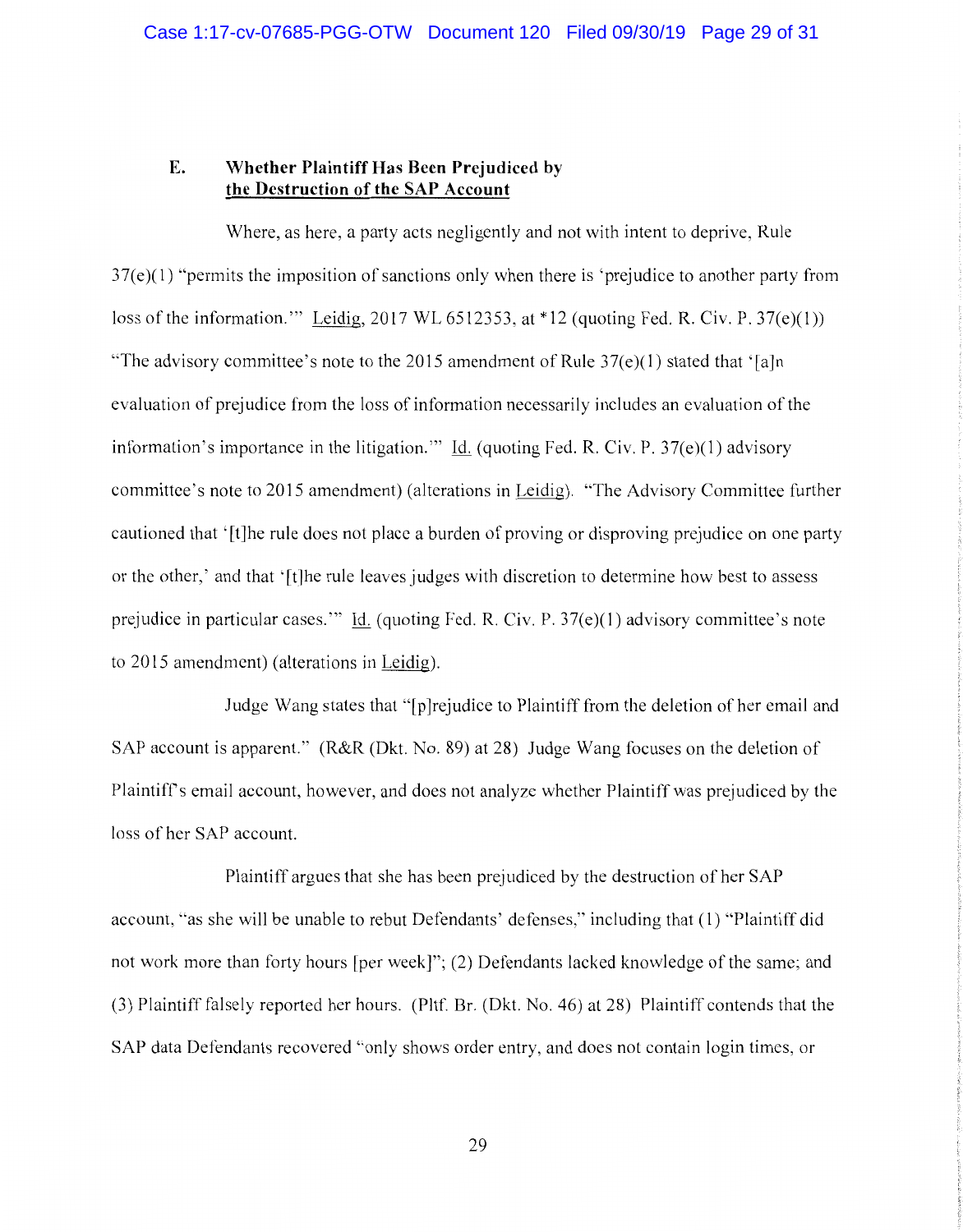### Case 1:17-cv-07685-PGG-OTW Document 120 Filed 09/30/19 Page 30 of 31

evidence of other use and activity such as running reports, which Plaintiff did frequently." (Pltf. Response (Dkt. No.  $108$ ) at 15)

Defendants argue, however, that Plaintiff has not been prejudiced by the loss of the SAP data because Defendants were able to "produce[] SAP data from 2014-2017, more than 1,000 pages of Plaintiff's daily computer log-in records for two computers, weekly attendance sheets. a list of Plaintiff's absences, and work schedules for Plaintiff's use in confirming her work hours." (Def. Br. (Dkt. No. 53) at 20)

This Court is not prepared to resolve this dispute on the current record. As noted above, Judge Wang did not separately consider the degree to which Plaintiff has been prejudiced by the loss of the SAP data, and it is not clear to this Court whether the log-in information available for Plaintiff's computers - together with the recovered SAP data and the other information reflecting Plaintiff's hours and work schedule – will permit Plaintiff to reconstruct the hours she worked. Assuming arguendo that Plaintiff has been prejudiced, it will be necessary to determine an appropriate sanction. Judge Wang recommends an adverse inference instruction, but that resolution is not appropriate in light of this Court's finding that Defendants did not act with culpable intent. See Fed. R. Civ. P. 37(e). Moreover, the parties have not briefed the issue of what an appropriate Rule  $37(e)(1)$  sanction would be.

Accordingly, this matter will be remanded to Judge Wang for purposes of determining whether Plaintiff has been prejudiced by the loss of her SAP account and, if so, determining an appropriate sanction.

#### **III. ATTORNEYS' FEE AWARD**

Judge Wang granted Plaintiff's application for an award of attorneys' fees and costs based on her findings in the R & R that  $(1)$  Defendants did not take reasonable steps to